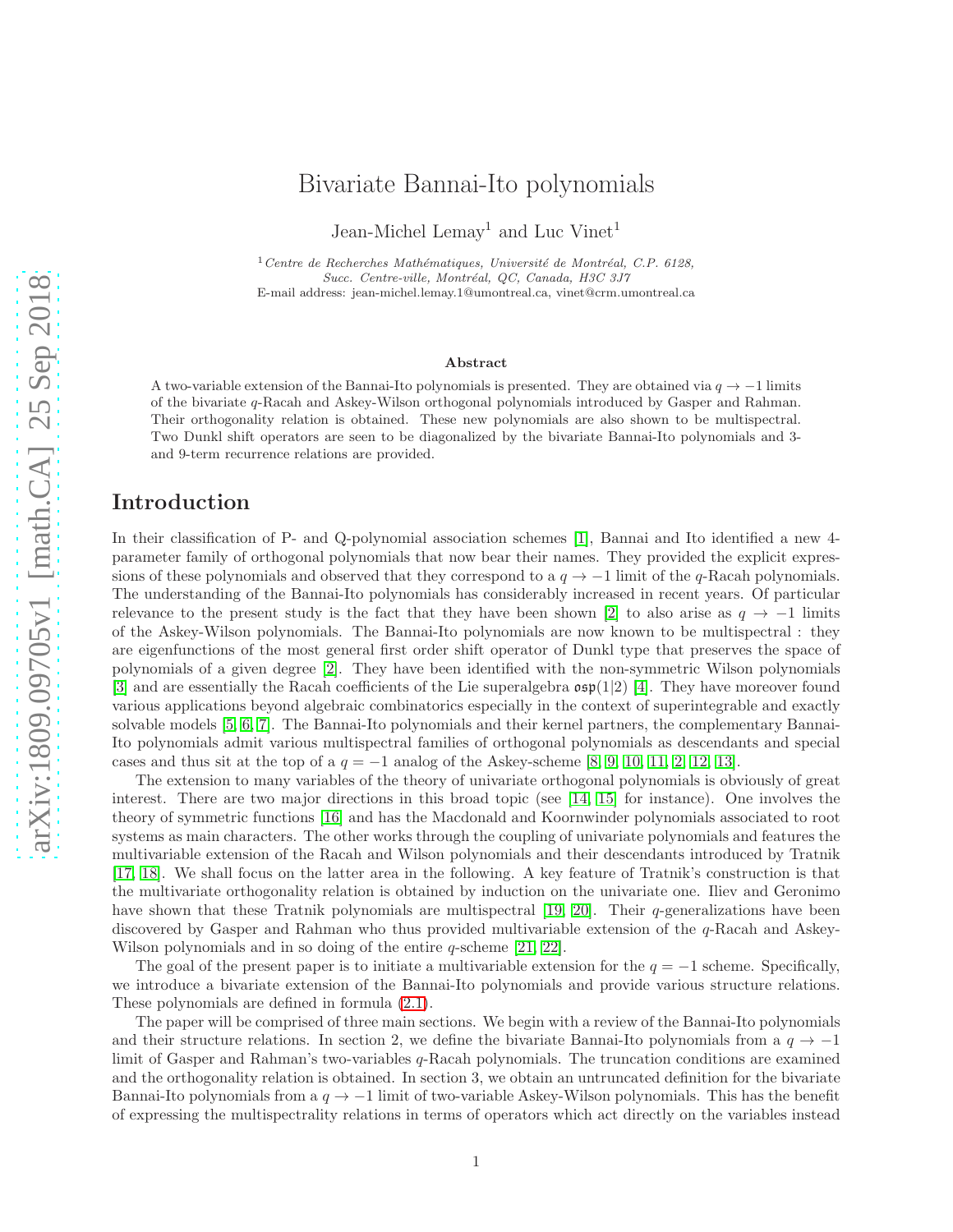of on the points of the orthogonality grid. A connection between the two definitions is established and the multispectrality relations for the polynomials are derived. Remarks and open questions are discussed in the conclusion.

### 1 Univariate Bannai-Ito polynomials

The monic Bannai-Ito polynomials  $B_n(x; \rho_1, \rho_2, r_1, r_2)$ , or  $B_n(x)$  for short, depend on 4 parameters  $\rho_1, \rho_2, r_1, r_2$ and are symmetric with respect to the  $\mathbb{Z}_2 \times \mathbb{Z}_2$  group of transformations generated by  $\rho_1 \leftrightarrow \rho_2$  and  $r_1 \leftrightarrow r_2$ . Explicitly, this means that the BI polynomials verify

$$
B_n(x; \rho_1, \rho_2, r_1, r_2) = B_n(x; \rho_2, \rho_1, r_1, r_2) = B_n(x; \rho_1, \rho_2, r_2, r_1) = B_n(x; \rho_2, \rho_1, r_2, r_1).
$$
(1.1)

We denote by  $g$  the combination of parameters

<span id="page-1-3"></span><span id="page-1-2"></span><span id="page-1-0"></span>
$$
g = \rho_1 + \rho_2 - r_1 - r_2. \tag{1.2}
$$

Throughout this section, it will be convenient to write integers as follows

$$
n = 2n_e + n_p, \qquad n_p \in \{0, 1\}, \quad n \in \mathbb{N}.
$$
 (1.3)

With these notations, the Bannai-Ito polynomials can be expressed in terms of two generalized hypergeometric series

$$
\frac{1}{\eta_n} B_n(x; \rho_1, \rho_2, r_1, r_2) = {}_4F_3 \left[ \begin{matrix} -n_e, n_e + g + 1, x - r_1 + \frac{1}{2}, -x - r_1 + \frac{1}{2} \\ 1 - r_1 - r_2, \rho_1 - r_1 + \frac{1}{2}, \rho_2 - r_1 + \frac{1}{2} \end{matrix}; 1 \right] \n+ \frac{(-1)^n (n_e + n_p + g n_p)(x - r_1 + \frac{1}{2})}{(\rho_1 - r_1 + \frac{1}{2})(\rho_2 - r_1 + \frac{1}{2})} {}_4F_3 \left[ \begin{matrix} -n_e - n_p + 1, n_e + n_p + g + 1, x - r_1 + \frac{3}{2}, -x - r_1 + \frac{1}{2} \\ 1 - r_1 - r_2, \rho_1 - r_1 + \frac{3}{2}, \rho_2 - r_1 + \frac{3}{2} \end{matrix}; 1 \right]
$$
\n(1.4)

where the normalization coefficient is given by

$$
\eta_n = (-1)^n \frac{(\rho_1 - r_1 + \frac{1}{2})_{n_e + n_p} (\rho_2 - r_1 + \frac{1}{2})_{n_e + n_p} (1 - r_1 - r_2)_{n_e}}{(n_e + g + 1)_{n_e + n_p}}.
$$
\n(1.5)

The expression [\(1.4\)](#page-1-0) can be obtained from a  $q \to -1$  limit of the q-Racah polynomials [\[1\]](#page-16-0) and also from a  $q \rightarrow -1$  limit of the Askey-Wilson polynomials [\[2\]](#page-16-1). Note that the two hypergeometric functions appearing in [\(1.4\)](#page-1-0) are almost identical except for two +1 shifts in the upper parameter row and two in the lower row.

The  $B_n(x)$  satisfy the three-term recurrence relation

$$
xB_n(x) = B_{n+1}(x) + (\rho_1 - A_n - C_n)B_n(x) + A_{n-1}C_nB_{n-1}(x),
$$
\n(1.6)

with the initial conditions  $B_{-1}(x) = 0$  and  $B_0(x) = 1$ . The recurrence coefficients  $A_n$  and  $C_n$  are given by

$$
A_n = \begin{cases} \frac{(n+2\rho_1 - 2r_1 + 1)(n+2\rho_1 - 2r_2 + 1)}{4(n+g+1)}, & n \text{ even,} \\ \frac{(n+2g+1)(n+2\rho_1 + 2\rho_2 + 1)}{4(n+g+1)}, & n \text{ odd,} \end{cases}
$$
(1.7)

$$
C_n = \begin{cases} -\frac{n(n - 2r_1 - 2r_2)}{4(n + g)}, & n \text{ even,} \\ -\frac{(n + 2\rho_2 - 2r_2)(n + 2\rho_2 - 2r_1)}{4(n + g)}, & n \text{ odd.} \end{cases}
$$

It can be seen from the above relations that the positivity conditions  $u_n = A_{n-1}C_n > 0$  cannot be satisfied for all  $n \in \mathbb{N}$ . This comes from the fact that  $C_n$  becomes negative for large n. It follows that the Bannai-Ito polynomials can only form a finite set of orthogonal polynomials for which the conditions  $u_n > 0$ ,  $n = 1, 2, \ldots, N$  are verified. This requires that the parameters realize a truncation condition for which

<span id="page-1-4"></span><span id="page-1-1"></span>
$$
u_0 = u_{N+1} = 0.\t\t(1.8)
$$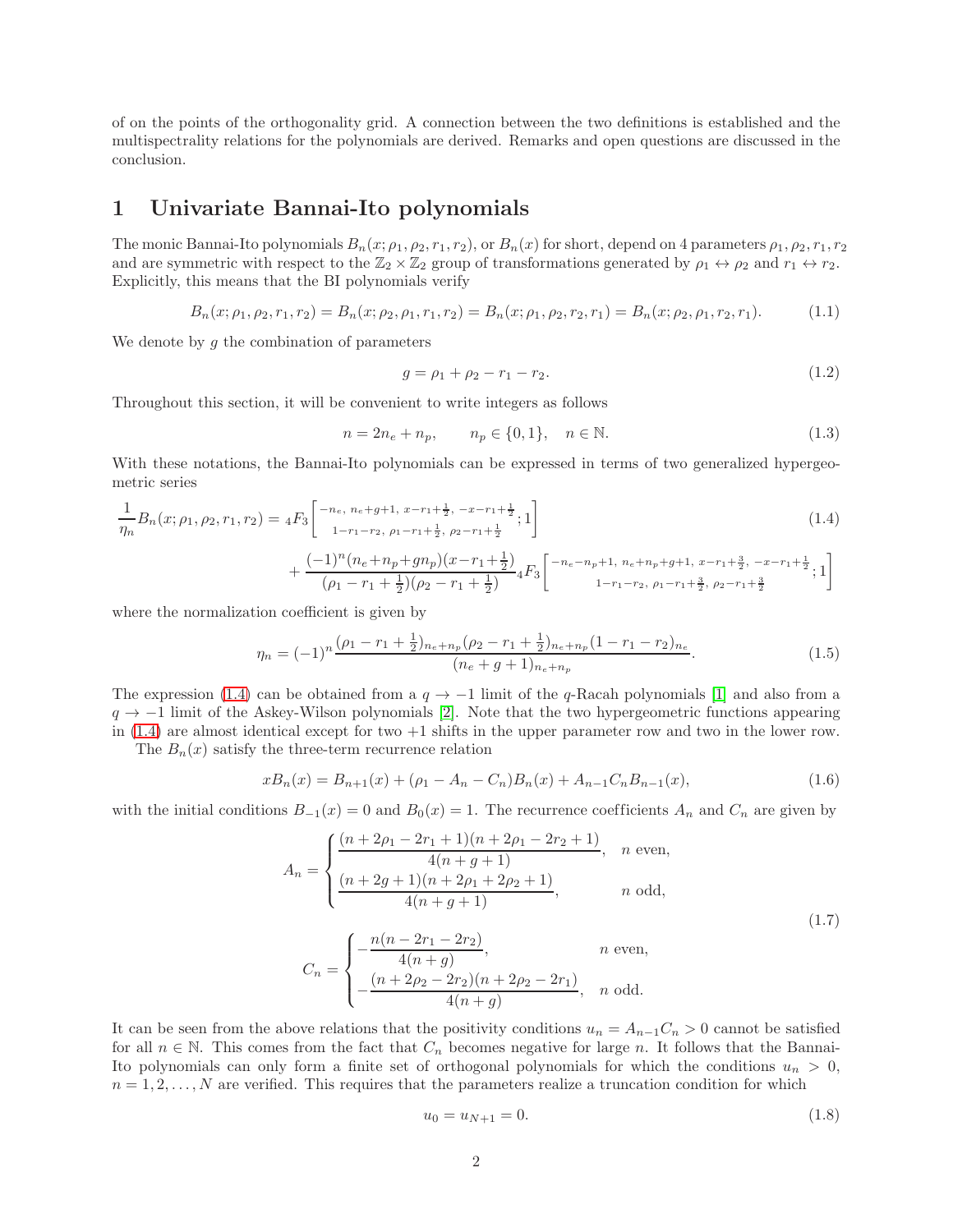We call the integer N the truncation parameter.

If these conditions are fulfilled, the BI polynomials  $B_n(x)$  satisfy the discrete orthogonality relation

$$
\sum_{k=0}^{N} w_k B_n(x_k) B_m(x_k) = h_n \delta_{nm},
$$
\n(1.9)

with respect to a positive set of weights  $w_k$ . The orthogonality grid  $x_k$  corresponds to the simple roots of the polynomial  $B_{N+1}(x)$ . The explicit formulas for the weight function  $w_k$  and the grid points  $x_k$  depend on the parity of N and more explicitly on the realization of the truncation condition  $u_{N+1} = 0$ .

If N is even, it follows from [\(1.7\)](#page-1-1) that the condition  $u_{N+1} = 0$  is tantamount to one of the following requirements associated to all possible values of j and  $\ell$ :

<span id="page-2-0"></span>*i*) 
$$
r_j - \rho_\ell = \frac{N+1}{2}, \qquad j, \ell \in \{1, 2\}.
$$
 (1.10)

Note that the four possibilities coming from the choices of j and  $\ell$  are equivalent since the polynomials  $B_n(x)$ are invariant under the exchanges  $\rho_1 \leftrightarrow \rho_2$  and  $r_1 \leftrightarrow r_2$ . To make the formulas explicit, fix  $j = \ell = 1$ . Then the grid points have the expression

<span id="page-2-4"></span><span id="page-2-3"></span><span id="page-2-1"></span>
$$
x_k = (-1)^k (k/2 + \rho_1 + 1/4) - 1/4, \tag{1.11}
$$

for  $k = 0, \ldots, N$  and using [\(1.3\)](#page-1-2) the weights take the form

$$
w_k = \frac{(-1)^k}{k_e!} \frac{(\rho_1 - r_1 + 1/2)_{k_e + k_p} (\rho_1 - r_2 + 1/2)_{k_e + k_p} (\rho_1 + \rho_2 + 1)_{k_e} (2\rho_1 + 1)_{k_e}}{(\rho_1 + r_1 + 1/2)_{k_e + k_p} (\rho_1 + r_2 + 1/2)_{k_e + k_p} (\rho_1 - \rho_2 + 1)_{k_e}},
$$
(1.12)

where  $(a)_n = a(a+1)\cdots(a+n-1)$  denotes the Pochhammer symbol. The normalization factors are

$$
h_n = \frac{n_e! N_e! (1 + 2\rho_1)_{N_e} (1 + \rho_1 + \rho_2)_{n_e} (1 + n_e + g)_{N_e - n_e} (\frac{1}{2} + \rho_1 - r_2)_{n_e + n_p} (\frac{1}{2} + \rho_2 - r_2)_{n_e + n_p}}{(N_e - n_e - n_p)! (\frac{1}{2} + \rho_1 + r_2)_{N_e - n_e} (\frac{1}{2} + n_e + n_p + \rho_2 - r_1)_{N_e - n_e - n_p} (1 + n + g)_{n_e + n_p}^2}.
$$
(1.13)

The formulas for other values of j and  $\ell$  can be obtained by using the appropriate substitutions  $\rho_1 \leftrightarrow \rho_2$  and  $r_1 \leftrightarrow r_2$  in  $(1.10)$ – $(1.13)$ .

If N is odd, it follows from [\(1.7\)](#page-1-1) that the condition  $u_{N+1} = 0$  is equivalent to one of the following restrictions:

$$
ii) \ \rho_1 + \rho_2 = -\frac{N+1}{2}, \qquad iii) \ r_1 + r_2 = \frac{N+1}{2}, \qquad iv) \ \rho_1 + \rho_2 - r_1 - r_2 = -\frac{N+1}{2}.
$$
 (1.14)

We refer to the possible truncation conditions as type i) to type iv). Note however that type iv) leads to a singularity in  $u_n$  when  $n = (N + 1)/2$  $n = (N + 1)/2$  $n = (N + 1)/2$  and is therefore not admissible<sup>1</sup>. For type *ii*), the formulas [\(1.11\)](#page-2-3) and [\(1.12\)](#page-2-4) hold and the normalization factors are given by

$$
h_n = \frac{n_e! N_e! (1 + 2\rho_1)_{N_e+1} (1 - r_1 - r_2)_{n_e} (1 + n_e + g)_{N_e+1 - n_e} (\frac{1}{2} + \rho_1 - r_1)_{n_e+n_p} (\frac{1}{2} + \rho_1 - r_2)_{n_e+n_p}}{(N_e - n_e)! (\frac{1}{2} + \rho_1 + r_1)_{N_e+1 - n_e-n_p} (\frac{1}{2} + n_e + n_p + \rho_2 - r_2)_{N_e+1 - n_e-n_p} (1 + n + g)_{n_e+n_p}^2}.
$$
(1.15)

For type *iii*), the spectral points are

<span id="page-2-7"></span><span id="page-2-6"></span><span id="page-2-5"></span>
$$
x_k = (-1)^k (r_1 - k/2 - 1/4) - 1/4,
$$
\n(1.16)

for  $k = 0, \ldots, N$ , the weight function is given by [\(1.12\)](#page-2-4) with the substitutions  $(\rho_1, \rho_2, r_1, r_2) \rightarrow -(r_1, r_2, \rho_1, \rho_2)$ and the normalization factors read

$$
h_n = \frac{n_e! N_e! (2r_2 - N)_{N_e+1} (\rho_1 + \rho_2 - N_e)_{N_e+1+n_e} (\rho_1 + \rho_2 - N_e)_{n_e} (r_2 + \rho_1 - \frac{1}{2} - N_e)_{n_e+n_p} (r_2 + \rho_2 - \frac{1}{2} - N_e)_{n_e+n_p}}{(N_e - n_e)! (\rho_1 + \rho_2 - N_e)_n^2 (r_2 - \rho_1 - \frac{1}{2} - N_e)_{N_e+1-n_e-n_p} (r_2 - \rho_2 + \frac{1}{2} + n_e + n_p)_{N_e+1-n_e-n_p}}.
$$
\n(1.17)

<span id="page-2-2"></span><sup>&</sup>lt;sup>1</sup>It might be possible to absorb this singularity with some fine-tuning of the parameters as has been done for the Racah and q-Racah polynomials [\[23,](#page-17-18) [24\]](#page-17-19) but this has not been explored yet and goes beyond the scope of this paper.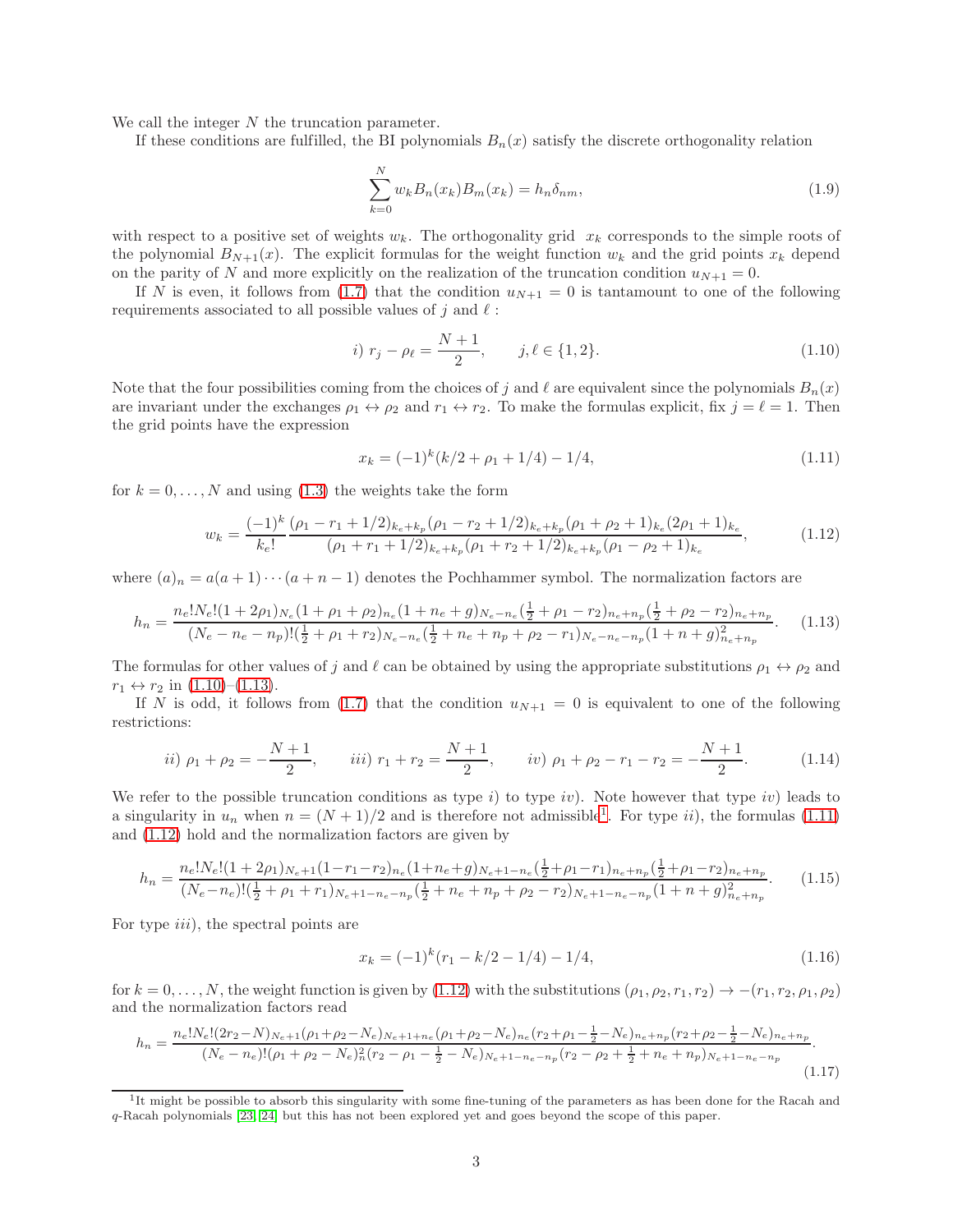To construct a bivariate extension of the Bannai-Ito polynomials, the different truncation conditions for different parities of N will play an important role.

The BI polynomials also verify a difference equation :

<span id="page-3-5"></span><span id="page-3-4"></span><span id="page-3-3"></span>
$$
\mathcal{L}B_n(x) = \lambda_n B_n(x) \tag{1.18}
$$

with

$$
\mathcal{L} = \frac{(x - \rho_1)(x - \rho_2)}{2x} (1 - R_x) + \frac{(x - r_1 + \frac{1}{2})(x - r_2 + \frac{1}{2})}{2x + 1} (T_x^1 R_x - 1)
$$
(1.19)

where 1 is the identity operator,  $R_x f(x) = f(-x)$  denotes the reflection operator and  $T_x^m f(x) = f(x + m)$ is a shift operator. The eigenvalues are given by

$$
\lambda_n = \begin{cases} \frac{n}{2} & n \text{ even,} \\ r_1 + r_2 - \rho_1 - \rho_2 - \frac{n+1}{2} & n \text{ odd.} \end{cases}
$$
 (1.20)

It was shown in  $[2]$  that  $\mathcal L$  is in fact the most general first order Dunkl difference operator with orthogonal polynomials as eigenfunctions.

## 2 Limit from the bivariate q-Racah polynomials

#### 2.1 Defining the bivariate Bannai-Ito polynomials

Definition 1. The bivariate Bannai-Ito polynomials are defined by

$$
B_{n_1,n_2}(z_1,z_2) = B_{n_1}\left(z_1 - \frac{1}{4};\rho_1^{(1)},\rho_2^{(1)},r_1^{(1)},r_2^{(1)}\right)B_{n_2}\left((-1)^{n_1}z_2 - \frac{1}{4};\rho_1^{(2)},\rho_2^{(2)},r_1^{(2)},r_2^{(2)}\right) \tag{2.1}
$$

where the  $B_n$  and  $\eta_n$  are as in [\(1.4\)](#page-1-0) and [\(1.5\)](#page-1-3) and the parameters are given by

<span id="page-3-2"></span><span id="page-3-1"></span><span id="page-3-0"></span>
$$
\rho_1^{(1)} = c - p_1 + \frac{1}{2}, \qquad r_1^{(1)} = \frac{1}{2} - p_1, \n\rho_2^{(1)} = z_2 + p_2 - \frac{1}{4}, \qquad r_2^{(1)} = z_2 - p_2 + \frac{1}{4}
$$
\n(2.2)

and

$$
\rho_1^{(2)} = \frac{n_1+1}{2} + c + p_2 - p_1, \n\rho_2^{(2)} = p_3 - (-1)^{n_1+N}(\frac{N}{2} + p_1 + p_2 + p_3), \n\rho_2^{(2)} = -p_3 - (-1)^{n_1+N}(\frac{N}{2} + p_1 + p_2 + p_3).
$$
\n(2.3)

It is useful to denote the first and second BI polynomial in the definition by  $B_{n_1}^{(1)}(z_1)$  and  $B_{n_2}^{(2)}(z_2)$ . Note that  $B_{n_1}^{(1)}(z_1)$  contains the variable  $z_2$ , while  $B_{n_2}^{(2)}(z_2)$  contains the degree  $n_1$  in their respective parameters. We shall see that the  $B_{n_1,n_2}(z_1, z_2)$  are orthogonal polynomials of degree  $n_1 + n_2 \leq N$  in the variables  $z_1$ and  $z_2$  which depend on four parameters  $p_1, p_2, p_3$  and c.

Let us motivate this definition. In a spirit similar to the one that led to the discovery of the Bannai-Ito polynomials, we look at a  $q \to -1$  limit of q-Racah polynomials in two-variable introduced by Gasper and Rahman in [\[21\]](#page-17-16) as a q-generalization of Tratnik's multivariable Racah polynomials. We start here by specializing their  $q$ -Racah polynomials to two variables. Consider the product of  $q$ -Racah polynomials  $R_{n_1}^{(1)} \times R_{n_2}^{(2)}$  depending on four parameters  $a_1, a_2, a_3$  and b where  $R_{n_1}^{(1)}$  and  $R_{n_2}^{(2)}$  are defined by

$$
R_{n_1}^{(1)} = 4\phi_3 \left[ \begin{array}{c} q^{-n_1}, \ b a_2 q^{n_1}, \ q^{-x_1}, \ a_1 q^{x_1} \ a; q \end{array} \right],
$$
  
\n
$$
R_{n_2}^{(2)} = 4\phi_3 \left[ \begin{array}{c} q^{-n_2}, \ b a_2 a_3 q^{2n_1 + n_2}, \ q^{n_1 - x_2}, \ a_1 a_2 q^{n_1 + x_2} \ a; q \end{array} \right],
$$
  
\n
$$
R_{n_2}^{(2)} = 4\phi_3 \left[ \begin{array}{c} q^{-n_2}, \ b a_2 a_3 q^{2n_1 + n_2}, \ q^{n_1 - x_2}, \ a_1 a_2 q^{n_1 + x_2} \ a; q \end{array} \right]
$$
\n
$$
(2.4)
$$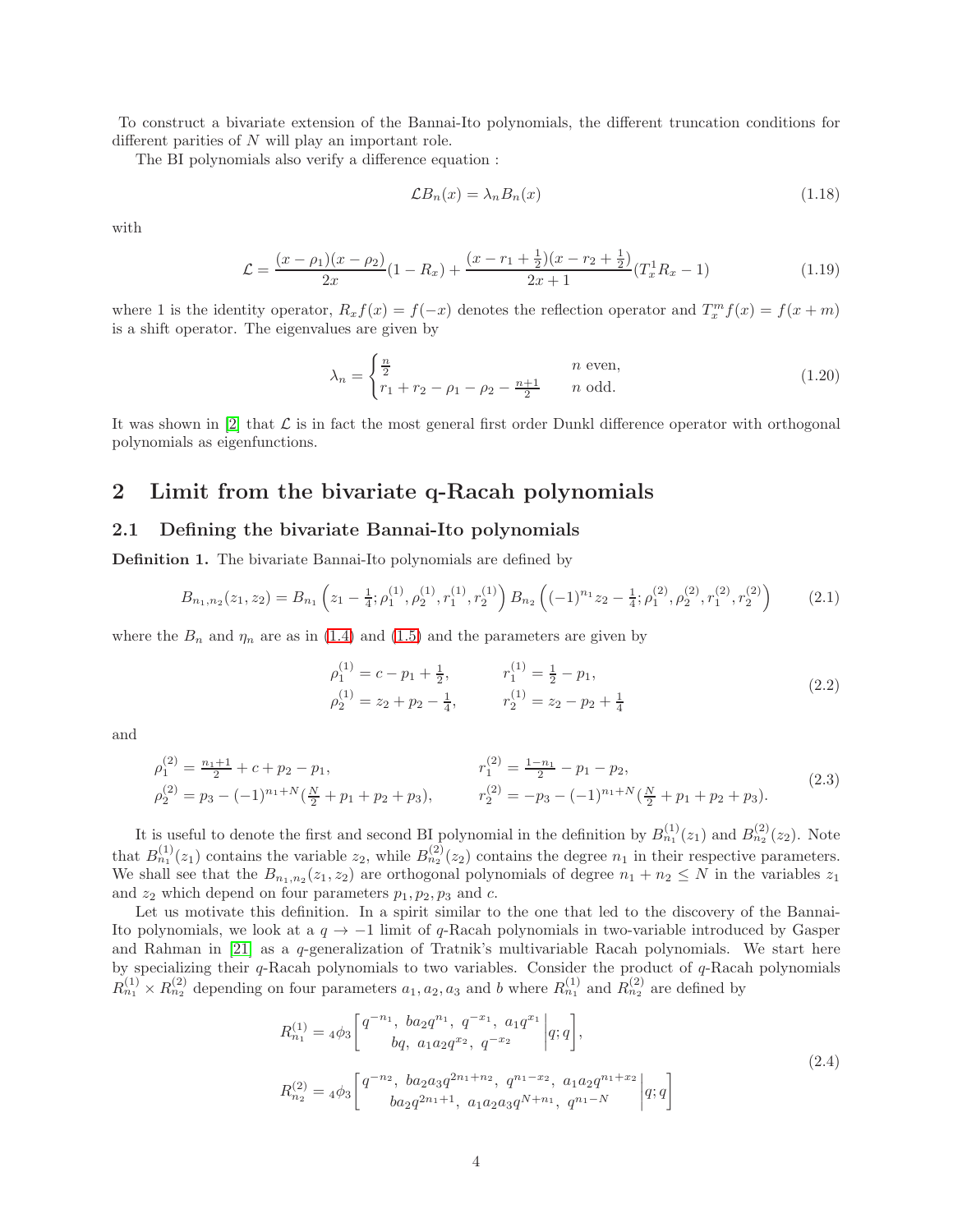in terms of the usual basic hypergeometric function  $r\phi_s$  (see e.g. [\[25\]](#page-18-0)). Up to normalization of the polynomials, those corresponds to the q-Racah polynomials introduced by Gasper and Rahman [\[21\]](#page-17-16). Our goal is to take a  $q \to -1$  limit of these polynomials in such a way that each generalized  $q$ -hypergeometric function reduces to a Bannai-Ito polynomials and that each parameter survives the limit. Let us first write the hypergeometric functions as series :

<span id="page-4-4"></span><span id="page-4-1"></span><span id="page-4-0"></span>
$$
R_{n_1}^{(1)} = \sum_{k=0}^{\infty} A_k^{(1)} q^k, \qquad R_{n_2}^{(2)} = \sum_{k=0}^{\infty} A_k^{(2)} q^k
$$
 (2.5)

where the coefficients are given by

$$
A_k^{(1)} = \prod_{i=0}^{k-1} \frac{(1-q^{-n_1+i})(1-ba_2q^{n_1+i})(1-q^{-x_1+i})(1-a_1q^{x_1+i})}{(1-q^{1+i})(1-bq^{1+i})(1-a_1a_2q^{x_2+i})(1-q^{-x_2+i})},
$$
  
\n
$$
A_k^{(2)} = \prod_{i=0}^{k-1} \frac{(1-q^{-n_2+i})(1-ba_2a_3q^{2n_1+n_2+i})(1-q^{n_1-x_2+i})(1-a_1a_2q^{n_1+x_2+i})}{(1-q^{1+i})(1-ba_2q^{2n_1+1+i})(1-a_1a_2a_3q^{N+n_1+i})(1-q^{n_1-N+i})}.
$$
\n(2.6)

Note that the coefficients of an hypergeometric series are usually written in terms of Pochhammer symbols, but for our purpose, it is essential to expand them as products because the parity of the dummy index i will play an important role. Now, achieve the  $q \rightarrow -1$  limit with the following parametrization

$$
q \to -e^t, \qquad t \to 0, \qquad q^{x_1} \to (-1)^{\frac{s_1}{2}} e^{ty_1}, \quad q^{x_2} \to (-1)^{\frac{s_2}{2}} e^{ty_2},
$$
  
\n
$$
a_1 \to (-1)^{\frac{s_3}{2}} e^{t\alpha_1}, \quad a_2 \to (-1)^{\frac{s_4}{2}} e^{t\alpha_2}, \quad a_3 \to (-1)^{\frac{s_5}{2}} e^{t\alpha_3}, \quad b \to (-1)^{\frac{s_6}{2}} e^{t\beta}
$$
\n
$$
(2.7)
$$

where the  $s_i \in \{0,1\}, i = 1,2,\ldots, 6$  are integers to be determined. Let us now sketch how one chooses a proper set of  $s_i$ . First, insert the parametrization  $(2.7)$  in the coefficients  $(2.6)$  to obtain

$$
A_{k}^{(1)} = \prod_{i=0}^{k-1} \frac{(1 - (-1)^{b_1 + i} e^{tB_1})(1 - (-1)^{b_2 + i} e^{tB_2})(1 - (-1)^{b_3 + i} e^{tB_3})(1 - (-1)^{b_4 + i} e^{tB_4})}{(1 - (-1)^{b_5 + i} e^{tB_5})(1 - (-1)^{b_6 + i} e^{tB_6})(1 - (-1)^{b_7 + i} e^{tB_7})(1 - (-1)^{b_8 + i} e^{tB_8})},
$$
  
\n
$$
A_{k}^{(2)} = \prod_{i=0}^{k-1} \frac{(1 - (-1)^{b_9 + i} e^{tB_9})(1 - (-1)^{b_{10} + i} e^{tB_{10}})(1 - (-1)^{b_{11} + i} e^{tB_{11}})(1 - (-1)^{b_{12} + i} e^{tB_{12}})}{(1 - (-1)^{b_{13} + i} e^{tB_{13}})(1 - (-1)^{b_{14} + i} e^{tB_{14}})(1 - (-1)^{b_{15} + i} e^{tB_{15}})(1 - (-1)^{b_{16} + i} e^{tB_{16}})}
$$
\n(2.8)

where the  $b_j$  are linear combinations of  $n_1, n_2, N$  and the  $s_i$ , while the  $B_j$  are linear combinations of the dummy index i, the degrees  $n_1, n_2, N$ , the variables  $y_1, y_2$  and the parameters  $\alpha_1, \alpha_2, \alpha_3, \beta$ . The choice of  $s_i$  should be such that the  $b_i$  are integers. Thus, depending on the parity of the  $b_i$ , each factor in the limit  $t \to 0$  will alternate between 0 and 2 for incrementing values of i. It is straightforward to see that the parities of the  $b_j$  must be chosen in such a way that there are the same number of zeroes and twos in the numerator and in the denominator. Otherwise, the limit would diverge or become zero. Now, ratios of 2 will simply cancel out while ratios of 0 will give a non-trivial limit :

<span id="page-4-2"></span>
$$
\frac{1 + e^{tB_l}}{1 + e^{tB_m}} \xrightarrow{t \to 0} 1, \qquad \frac{1 - e^{tB_l}}{1 - e^{tB_m}} \xrightarrow{t \to 0} \frac{B_l}{B_m}.
$$
\n(2.9)

The key to obtaining Bannai-Ito polynomials in the limit  $t \to 0$  is to chose the  $s_i$  in such a way that, for each i, there are always 2 zeroes and 2 twos in both numerators and denominators. Such a choice is not unique, but it can be verified by enumeration that all possible choices yield results that are equivalent under affine transformations of the parameters. This implies that [\(2.8\)](#page-4-2) will reduce to

<span id="page-4-3"></span>
$$
A_k^{(1)} \xrightarrow{t \to 0} \prod_{i \text{ even}} \frac{B_{j_1} B_{j_2}}{B_{j_5} B_{j_6}} \times \prod_{i \text{ odd}} \frac{B_{j_3} B_{j_4}}{B_{j_7} B_{j_8}},
$$
  

$$
A_k^{(2)} \xrightarrow{t \to 0} \prod_{i \text{ even}} \frac{B_{j_9} B_{j_{10}}}{B_{j_{13}} B_{j_{14}}} \times \prod_{i \text{ odd}} \frac{B_{j_{11}} B_{j_{12}}}{B_{j_{15}} B_{j_{16}}}
$$
(2.10)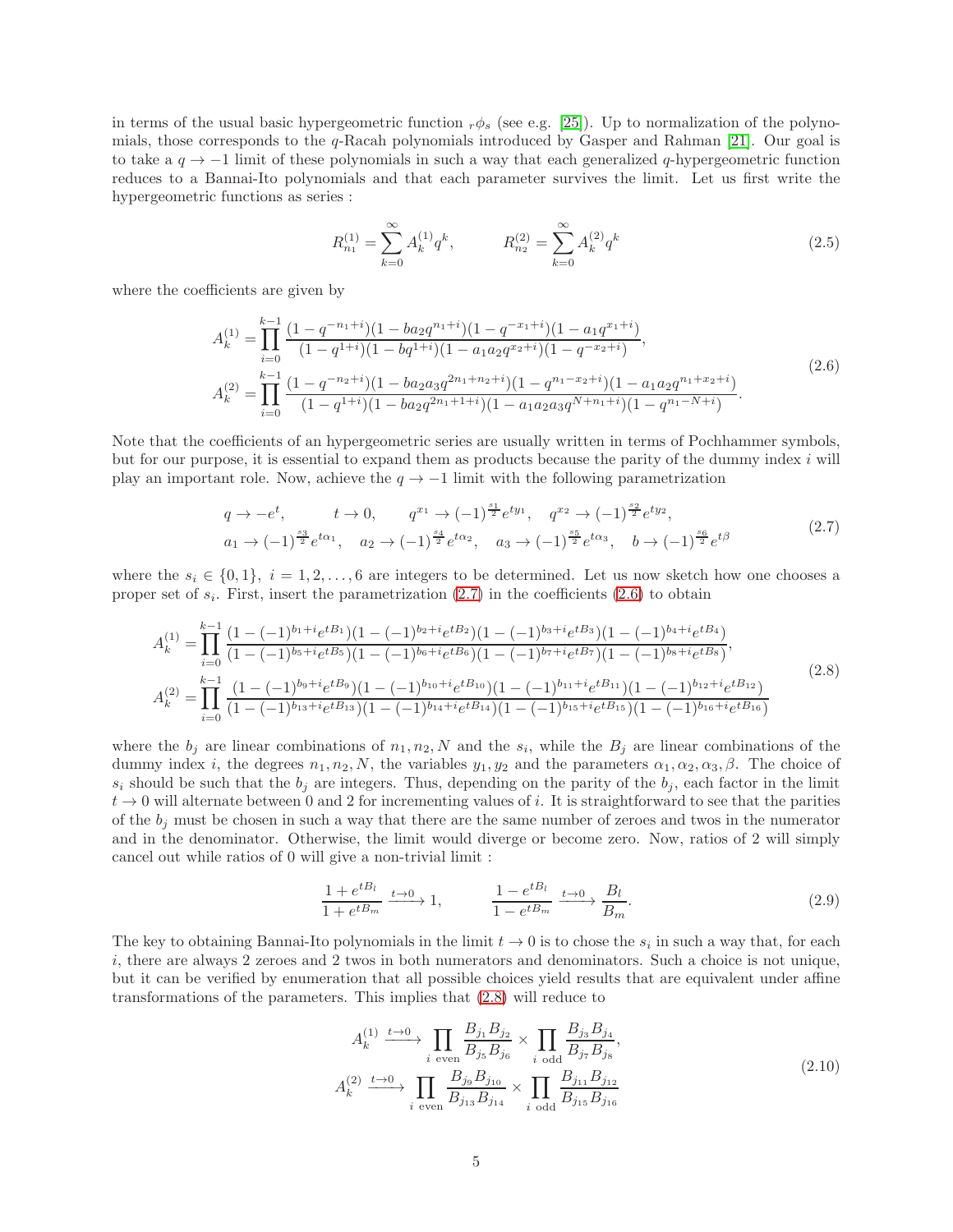for some permutation  $\pi \in S_{16}$  of the integers  $j_k = \pi(k)$ ,  $k = 1, \ldots, 16$  depending on the choice of the  $s_i$ . The explicit computation of the limit requires to consider separately all possible parities of the degrees  $n_1, n_2, N$ and also of the dummy indices k and i. Some notable features arise : First, the products in  $(2.10)$  can be written in terms of Pochhammer symbols. However, the products over even values of i will get additional factors when  $k$  is odd. Thus, the sums in  $(2.5)$  must be split between even and odd values of  $k$ . Each sum can be expressed as an hypergeometric  $_4F_3$ , but the additional factors for k odd have to be pulled in front. One obtains a linear combination of two similar  ${}_4F_3$  with some  $+1$  shifts. It is then possible to compare the result with [\(1.4\)](#page-1-0) to express the result in terms of Bannai-Ito polynomials.

Finally, let us consider without loss of generality one possible parametrization for the limit  $q \to -1$ :

<span id="page-5-1"></span><span id="page-5-0"></span>
$$
q \to -e^t
$$
,  $t \to 0$ ,  $q^{x_1} \to e^{ty_1}$ ,  $q^{x_2} \to e^{ty_2}$ ,  
\n $a_1 \to -e^{t\alpha_1}$ ,  $a_2 \to e^{t\alpha_2}$ ,  $a_3 \to e^{t\alpha_3}$ ,  $b \to -e^{t\beta}$ . (2.11)

For convenience, we also use a different set of parameters :

$$
\alpha_1 = 4p_1 - 1, \quad \alpha_2 = 4p_2, \quad \alpha_3 = 4p_3 + 1, \quad \beta = 2c, \quad y_1 = \frac{1}{2} - 2z_1, \quad y_2 = \frac{1}{2} - 2z_2 - 2p_1 - 2p_2. \tag{2.12}
$$

Using [\(2.11\)](#page-5-0) and [\(2.12\)](#page-5-1), a straightforward computation yields

$$
R_{n_1}^{(1)} \to \frac{1}{\eta_{n_1}} B_{n_1} \left( z_1 - \frac{1}{4}; \rho_1^{(1)}, \rho_2^{(1)}, r_1^{(1)}, r_2^{(1)} \right) \qquad R_{n_2}^{(2)} \to \frac{1}{\eta_{n_2}} B_{n_2} \left( (-1)^{n_1} z_2 - \frac{1}{4}; \rho_1^{(2)}, \rho_2^{(2)}, r_1^{(2)}, r_2^{(2)} \right)
$$

where the parameters are given by  $(2.2)$  and  $(2.3)$ . Omitting the normalization factors, this corresponds to Definition 1 of the bivariate Bannai-Ito polynomials given above. There are two reasons for removing the factors  $\eta_{n_i}$ : It is more natural to define the bivariate polynomials as a product of two monic Bannai-Ito polynomials and more importantly, the normalization factor  $\eta_{n_1}$  being a rational function in  $z_2$  would break the polynomial structure.

#### 2.2 Truncation conditions and orthogonality relation

Given our definition of the bivariate Bannai-Ito polynomials, the most important property to verify is orthogonality. We begin by stating the result.

Proposition 1. The bivariate Bannai-Ito polynomials defined in [\(2.1\)](#page-3-0) satisfy the orthogonality relation

$$
\sum_{s=0}^{N} \sum_{r=0}^{N} w_{r,N-s}^{(1)} w_{s,N}^{(2)} B_{n_1,n_2}(z_1(r), z_2(s)) B_{m_1,m_2}(z_1(r), z_2(s)) = H_{n_1,n_2,N} \delta_{n_1,m_1} \delta_{n_2,m_2}
$$
(2.13)

where the grids are given by

<span id="page-5-5"></span><span id="page-5-3"></span>
$$
z_1(r) = \frac{1}{2} \left[ (-1)^{r+s+N} (r+s-N-2p_1 + \frac{1}{2}) \right] \qquad r = 0, \dots, N \tag{2.14}
$$

<span id="page-5-4"></span><span id="page-5-2"></span>
$$
z_2(s) = \frac{1}{2} \left[ (-1)^{s+N} (s - N - 2p_1 - 2p_2 + \frac{1}{2}) \right] \qquad s = 0, \dots, N \tag{2.15}
$$

the weights by

$$
w_{2r,2\tilde{s}}^{(1)} = \frac{(2p_2)_r(-\tilde{s})_r(1-2p_1-2\tilde{s})_r(\frac{3}{2}+c-2p_1-\tilde{s})_r}{r!(\frac{1}{2}-c-\tilde{s})_r(1-2p_1-\tilde{s})_r(1-2p_1-2p_2-2\tilde{s})_r}
$$
  
\n
$$
w_{2r+1,2\tilde{s}}^{(1)} = -\frac{(2p_2)_{r+1}(-\tilde{s})_{r+1}(1-2p_1-2\tilde{s})_r(\frac{3}{2}+c-2p_1-\tilde{s})_r}{r!(\frac{1}{2}-c-\tilde{s})_r(1-2p_1-\tilde{s})_{r+1}(1-2p_1-2p_2-2\tilde{s})_{r+1}}
$$
  
\n
$$
w_{2r,2\tilde{s}+1}^{(1)} = \frac{(2p_2)_r(-\tilde{s})_r(-2p_1-2\tilde{s})_r(\frac{1}{2}+c-2p_1-\tilde{s})_r}{r!(-\frac{1}{2}-c-\tilde{s})_r(1-2p_1-\tilde{s})_r(-2p_1-2p_2-2\tilde{s})_r}
$$
  
\n
$$
w_{2r+1,2\tilde{s}+1}^{(1)} = -\frac{(2p_2)_{r+1}(-\tilde{s})_r(-2p_1-2\tilde{s})_r(\frac{1}{2}+c-2p_1-\tilde{s})_{r+1}}{r!(-\frac{1}{2}-c-\tilde{s})_{r+1}(1-2p_1-\tilde{s})_r(-2p_1-2p_2-2\tilde{s})_{r+1}}
$$
  
\n(2.16)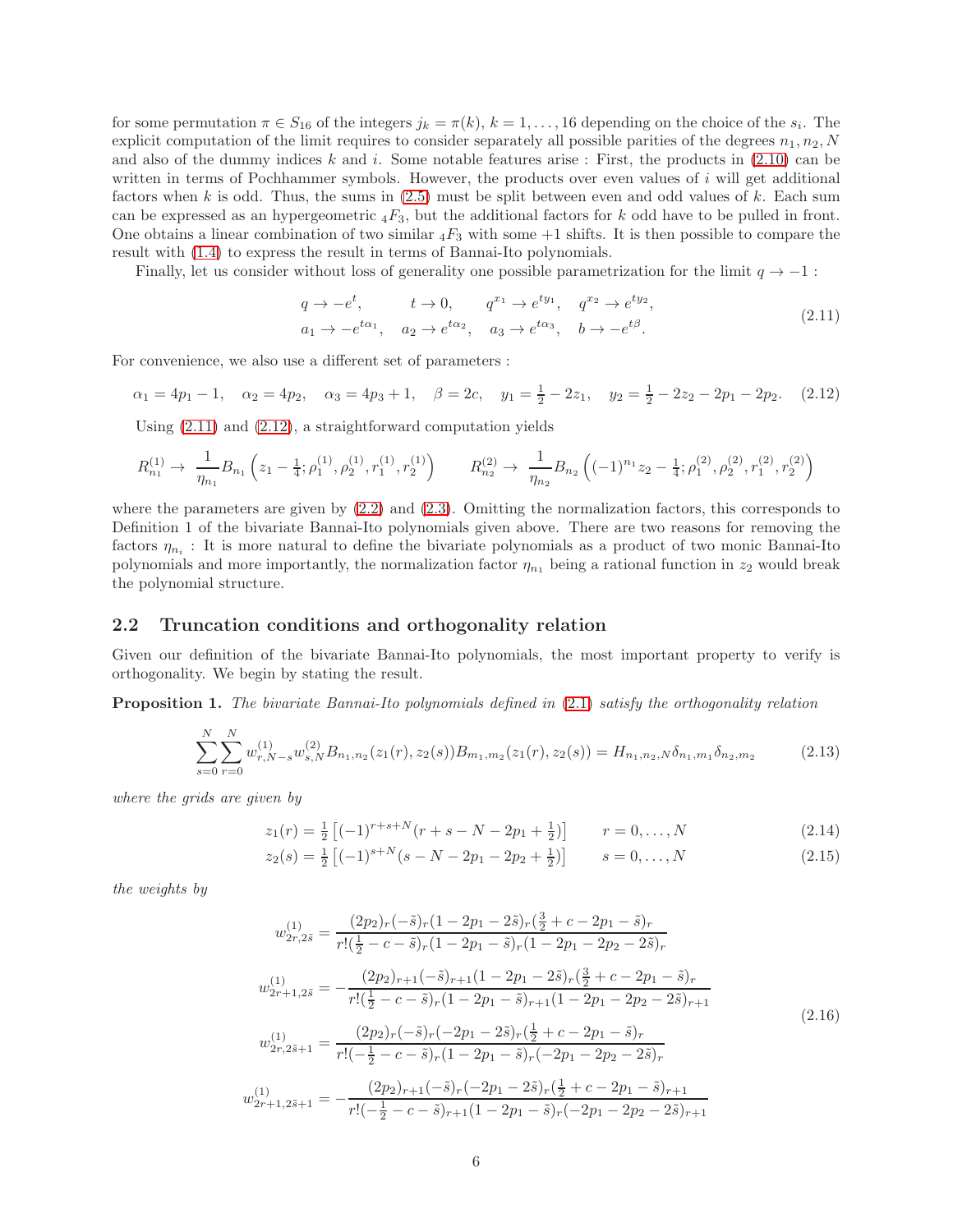and

$$
w_{2s,2N}^{(2)} = \frac{(-1)^{s} \binom{N}{s} \left(\frac{3}{2} + c - 2p_{1} - N\right) s \left(1 - 2p_{1} - 2p_{2} - 2N\right) s \left(\frac{1}{2} + 2p_{3}\right) s}{N! \left(\frac{1}{2} - c - N\right) s \left(1 - 2p_{1} - 2p_{2} - 2N\right) s \left(\frac{1}{2} - 2p_{1} - 2p_{2} - 2p_{3} - 2N\right) s \left(1 - 2p_{1} - 2N + 2s\right) N - s}
$$
\n
$$
w_{2s+1,2N}^{(2)} = \frac{(-1)^{s} \binom{N-1}{s} \left(\frac{3}{2} + c - 2p_{1} - N\right) s \left(1 - 2p_{1} - 2p_{2} - 2N\right) s \left(\frac{1}{2} + 2p_{3}\right) s + 1}{(N-1)! \left(\frac{1}{2} - c - N\right) s \left(1 - 2p_{1} - 2p_{2} - 2N\right) 2s + 1 \left(\frac{1}{2} - 2p_{1} - 2p_{2} - 2N\right) s + 1 \left(2 - 2p_{1} - 2N + 2s\right) N - s}
$$
\n
$$
w_{2s,2N+1}^{(2)} = \frac{(-1)^{s} \binom{N}{s} \left(\frac{1}{2} + c - 2p_{1} - N\right) s \left(-2p_{1} - 2p_{2} - 2N\right) s \left(\frac{1}{2} + 2p_{3}\right) s}{N! \left(-\frac{1}{2} - c - N\right) s \left(-2p_{1} - 2p_{2} - 2N\right) 2s \left(-\frac{1}{2} - 2p_{1} - 2p_{2} - 2N\right) s \left(-2p_{1} - 2N + 2s\right) N + 1 - s}
$$
\n
$$
w_{2s+1,2N+1}^{(2)} = \frac{(-1)^{s+1} \binom{N}{s} \left(\frac{1}{2} + c - 2p_{1} - N\right) s + 1 \left(-2p_{1} - 2p_{2} - 2N\right) s \left(\frac{1}{2} + 2p_{3
$$

and the normalization coefficients  $H_{n_1,n_2,N}$  are given in the appendix.

Proof. Our main tool will be the orthogonality relation of the univariate BI polynomials which depends on the truncation conditions [\(1.10\)](#page-2-0) and [\(1.14\)](#page-2-5).

Notice that definition [\(2.1\)](#page-3-0) involves a truncation parameter N inherited from the  $q$ -Racah polynomials in the limit process and which appears in the parameters [\(2.3\)](#page-3-2). This implies that the definition comes with truncation conditions that are already built-in. Indeed, one can easily check that  $B_{n_2}^{(2)}(z_2)$  satisfies a mixture of type i)  $(1.10)$  and type iii)  $(1.14)$  truncation conditions :

$$
\begin{cases}\nr_1^{(2)} - \rho_2^{(2)} = \frac{N - n_1 + 1}{2} & \text{if } N - n_1 \text{ even,} \\
r_1^{(2)} + r_2^{(2)} = \frac{N - n_1 + 1}{2} & \text{if } N - n_1 \text{ odd}\n\end{cases}
$$
\n(2.18)

with truncation parameters  $N - n_1$ . Both conditions impose grid points for the variable  $z_2$ :

<span id="page-6-4"></span><span id="page-6-3"></span>
$$
(-1)^{n_1}z_2 - \frac{1}{4} = x_s \tag{2.19}
$$

where  $x_s$  is given by [\(1.11\)](#page-2-3) when  $N + n_1$  is even and by [\(1.16\)](#page-2-6) when  $N + n_1$  is odd. Inspecting this equation for each possible parities of  $n_1$  and N, one obtains [\(2.15\)](#page-5-2). Substituting this relation for  $z_2$  in the parameters  $(2.2)$ , one can now check that the truncation conditions satisfied by  $B_{n_1}$  are

$$
\begin{cases}\nr_1^{(1)} - \rho_2^{(1)} = \frac{N - s + 1}{2} & \text{if } N - s \text{ even,} \\
r_1^{(1)} + r_2^{(1)} = \frac{N - s + 1}{2} & \text{if } N - s \text{ odd.} \n\end{cases}
$$
\n(2.20)

Thus, the polynomial  $B_{n_1}$  also satisfies the mixed type i) and type iii) truncation conditions with parameter  $N - s$ . Again, both conditions impose grid points for the variable  $z_1$ :

<span id="page-6-2"></span><span id="page-6-1"></span><span id="page-6-0"></span>
$$
z_1 - \frac{1}{4} = x_r \tag{2.21}
$$

with  $x_r$  given by [\(1.11\)](#page-2-3) for  $N - s$  even and [\(1.16\)](#page-2-6) for  $N - s$  odd. This amounts to [\(2.14\)](#page-5-3). Recall that we are looking for an orthogonality relation of the form

$$
\sum_{r,s} w_{r,N-s}^{(1)} w_{s,N}^{(2)} B_{n_1,n_2}(z_1(r), z_2(s)) B_{m_1,m_2}(z_1(r), z_2(s)) = H_{n_1,n_2,N} \delta_{n_1,m_1} \delta_{n_2,m_2}.
$$
 (2.22)

In view of [\(2.20\)](#page-6-0), the polynomial  $B_{n_1}^{(1)}(z_1)$  satisfies the orthogonality relation

$$
\sum_{r=0}^{N-s} w_{r,N-s}^{(1)} B_{n_1}^{(1)}(z_1(r)) B_{m_1}^{(1)}(z_1(r)) = h_{n_1,N-s}^{(1)} \delta_{n_1,m_1}.
$$
\n(2.23)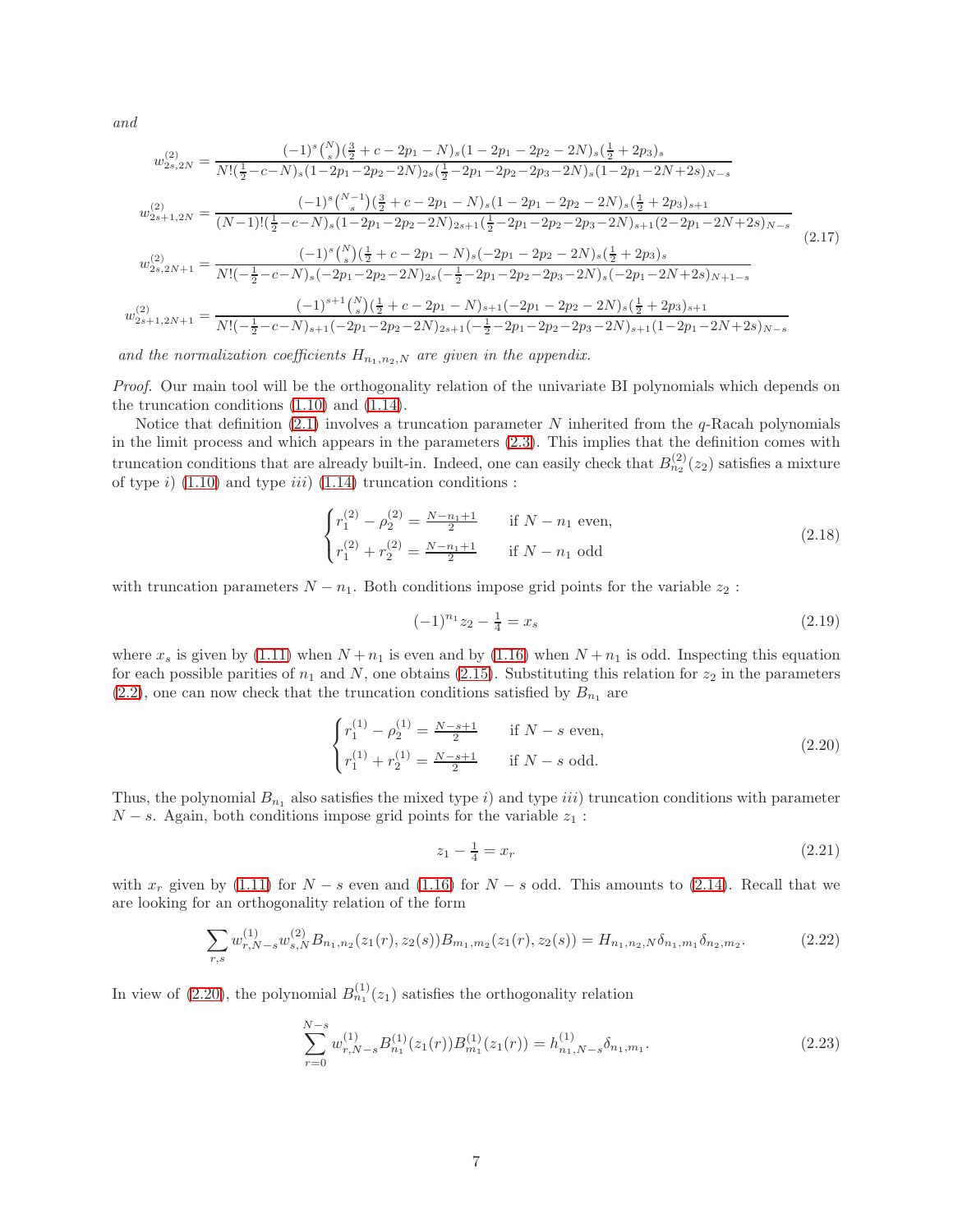Using  $(1.12)$ , one obtains the weights  $(2.16)$ . The normalization coefficients are retrieved from  $(1.13)$  and  $(1.17):$  $(1.17):$ 

$$
h_{2n_1,2\tilde{s}}^{(1)} = \frac{\tilde{s}! \ n_1!(2p_2)_{n_1}(\frac{1}{2}+c+n_1+2p_2)\tilde{s}-n_1(\frac{1}{2}+c+2p_2+\tilde{s})_{n_1}(\frac{3}{2}+c-2p_1-\tilde{s})_{n_1}(1-2p_1-2\tilde{s})\tilde{s}}{(\tilde{s}-n_1)!(\frac{1}{2}+c+n_1)\tilde{s}-n_1(\frac{1}{2}+c+n_1+2p_2)\tilde{s}-n_1(\frac{1}{2}+c-2p_1-2p_2-2\tilde{s})\tilde{s}-n_1},
$$
\n
$$
h_{2n_1+1,2\tilde{s}}^{(1)} = \frac{\tilde{s}! \ n_1!(2p_2)_{n_1+1}(\frac{1}{2}+c+n_1+2p_2)\tilde{s}-n_1(\frac{1}{2}+c+2p_2+\tilde{s})_{n_1+1}(\frac{3}{2}+c-2p_1-\tilde{s})_{n_1}(1-2p_1-2\tilde{s})\tilde{s}}{(\tilde{s}-n_1-1)!(\frac{1}{2}+c+n_1+1)\tilde{s}-n_1-1(\frac{1}{2}+c+n_1+2p_2)\tilde{s}+n_1+1(\frac{3}{2}+c-2p_1-2p_2-2\tilde{s})\tilde{s}-n_1},
$$
\n
$$
h_{2n_1,2\tilde{s}+1}^{(1)} = \frac{\tilde{s}! \ n_1!(2p_2)_{n_1}(\frac{1}{2}+c+n_1+2p_2)\tilde{s}+1-n_1(\frac{3}{2}+c+2p_2+\tilde{s})_{n_1}(\frac{1}{2}+c-2p_1-\tilde{s})_{n_1}(-2p_1-2\tilde{s})\tilde{s}+n_1}{(\tilde{s}-n_1)!(\frac{1}{2}+c+n_1)\tilde{s}+1-n_1(\frac{1}{2}+c+n_1+2p_2)\tilde{s}_n^2(-2p_1-2p_2-2\tilde{s})\tilde{s}+n_{-n_1},
$$
\n
$$
h_{2n_1+1,2\tilde{s}+1}^{(1)} = \frac{\tilde{s}! \ n_1!(2p_2
$$

Using  $(2.23)$  in  $(2.22)$ , one gets that

$$
\sum_{s} h_{n_1,N-s}^{(1)} w_{s,N}^{(2)} B_{n_2}^{(2)}(z_2(s)) B_{m_2}^{(2)}(z_2(s)) = H_{n_1,n_2,N} \delta_{n_2,m_2}
$$
\n(2.25)

should be the orthogonality relation satisfied by the univariate BI polynomials  $B_{n_2}^{(2)}(z_2)$ . Indeed, using  $(2.18)$ and the corresponding weights from section 1, one readily checks that the  $w_{s,N}^{(2)}$  are given by [\(2.17\)](#page-6-4) and the normalization coefficients are those provided in the appendix.

Hence the bivariate Bannai-Ito polynomials obey the orthogonality relation

$$
\sum_{s=0}^{N-n_1} \sum_{r=0}^{N-s} w_{r,N-s}^{(1)} w_{s,N}^{(2)} B_{n_1,n_2}(z_1(r), z_2(s)) B_{m_1,m_2}(z_1(r), z_2(s)) = H_{n_1,n_2,N} \delta_{n_1,m_1} \delta_{n_2,m_2}
$$
(2.26)

with the weights, the grids and the normalization coefficients given. It is not hard to verify that both sums can be extended from 0 to N without changing the results. Indeed, one can check that all the extra terms are in fact zero because of the weights.  $\Box$ 

# 3 Limit from the bivariate Askey-Wilson polynomials

In this section, a different definition for the bivariate Bannai-Ito polynomials via a  $q \to -1$  limit of the Askey-Wilson polynomials is investigated. While very similar to the approach from  $q$ -Racah polynomials, the main difference lies in the fact that the Askey-Wilson polynomials do not have truncation conditions. Hence, no truncation parameter  $N$  is carried through the limit and a definition for untruncated bivariate Bannai-Ito polynomials is obtained. This definition has the advantage that its multispectrality relations can be expressed in terms of operators acting directly on the variables instead of acting on the orthogonality grids. The connection between both approaches is established.

#### 3.1 Untruncated bivariate Bannai-Ito polynomials

Definition 2. The untruncated bivariate Bannai-Ito polynomials are defined by

$$
B_{n_1,n_2}(z_1, z_2) = B_{n_1} (z_1 - \frac{1}{4}; \ \beta, z_2 + \epsilon - \frac{1}{4}, \alpha, z_2 - \epsilon + \frac{1}{4})
$$
\n
$$
\times B_{n_2} \left( (-1)^{n_1} z_2 - \frac{1}{4}; \ \beta + \epsilon + \frac{n_1}{2}, (1 - \pi_{n_1}) \gamma + \pi_{n_1} \delta, \alpha - \epsilon - \frac{n_1}{2}, (\pi_{n_1} - 1) \delta - \pi_{n_1} \gamma \right)
$$
\n(3.1)

in terms of the monic BI polynomials  $B_n(x)$  and where

<span id="page-7-0"></span>
$$
\pi_n = \frac{1 + (-1)^n}{2} = \begin{cases} 1 & n \text{ even,} \\ 0 & n \text{ odd,} \end{cases}
$$
 (3.2)

is the indicator function of even numbers.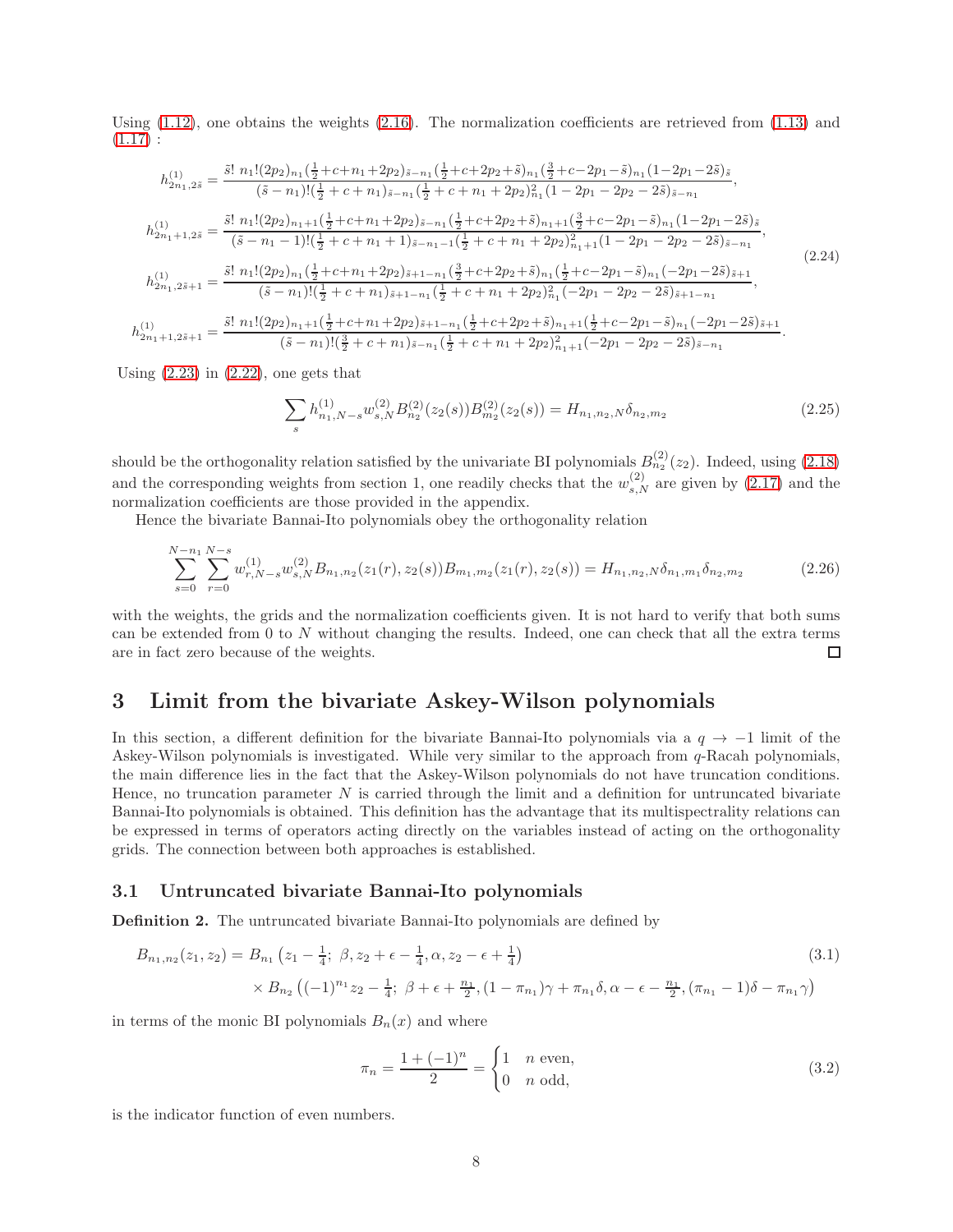Note that Definition 2 reduces to Definition 1 [\(2.1\)](#page-3-0) of section 2 if we let

$$
\alpha \to \frac{1}{2} - p_1, \qquad \beta \to \frac{1}{2} + c - p_1, \qquad \epsilon \to p_2,
$$
  

$$
\gamma = \begin{cases} -\frac{N}{2} - p_1 - p_2 & N \text{ even,} \\ \frac{N-1}{2} + p_1 + p_2 + p_3 & N \text{ odd,} \end{cases} \qquad \delta = \begin{cases} \frac{N-1}{2} + p_1 + p_2 + p_3 & N \text{ even,} \\ -\frac{N}{2} - p_1 - p_2 & N \text{ odd.} \end{cases}
$$
(3.3)

To motivate Definition 2, let us first consider the Askey-Wilson polynomials

<span id="page-8-5"></span><span id="page-8-0"></span>
$$
\hat{p}_n(x;a,b,c,d) = 4\phi_3 \left[ \begin{array}{cc} q^{-n}, & abcdq^{n-1}, & az, & az^{-1} \\ & ab, & ac, & ad \end{array} \right] q; q \right] \tag{3.4}
$$

in the variable  $x = \frac{1}{2}(z + z^{-1})$ . The bivariate Askey-Wilson polynomials depending on five parameters  $a, b, c, d, a_2$  as introduced by Gasper and Rahman in [\[22\]](#page-17-17) are

$$
\hat{P}_{n_1,n_2}(x_1,x_2) = \hat{p}_{n_1}(x_1;a,b,a_2z_2,a_2z_2^{-1})\hat{p}_{n_2}(x_2;aa_2q^{n_1},ba_2q^{n_1},c,d).
$$
\n(3.5)

The limiting procedure will be the same as in the previous section. Briefly, the choice of parametrization amounts to a selection of phases in front of each parameter defined as exponentials. Expanding the hypergeometric functions as series and expanding the Pochhammer symbols as products, one obtains an expression of the form [\(2.8\)](#page-4-2) and must select the phases in such a way that there are always 2 zeroes and 2 twos in both numerators and denominators for each value of the dummy index  $i$ . Again, this choice is not unique, but all possibilities can again be shown to yield equivalent Bannai-Ito polynomials under affine transformations of the parameters.

We take

<span id="page-8-2"></span><span id="page-8-1"></span>
$$
q \to -e^t, \quad t \to 0, \qquad z_1 \to e^{ty_1}, \quad z_2 \to e^{ty_2},
$$
  
\n
$$
a \to ie^{t\tilde{a}}, \quad b \to -ie^{t\tilde{b}}, \quad c \to ie^{t\tilde{c}}, \quad d \to -ie^{t\tilde{d}}, \quad a_2 \to e^{t\tilde{a_2}}
$$
\n
$$
(3.6)
$$

with the reparametrization

$$
y_1 = -2z_1
$$
,  $y_2 = -2z_2$ ,  $\tilde{a} = -2\alpha + \frac{1}{2}$ ,  $\tilde{b} = 2\beta + \frac{1}{2}$ ,  $\tilde{c} = 2\gamma + \frac{1}{2}$ ,  $\tilde{d} = 2\delta + \frac{1}{2}$ ,  $\tilde{a_2} = 2\epsilon$ . (3.7)

This gives

$$
P_{n_1}^{(1)}(\cos \theta_1) \to \frac{1}{\eta_{n_1}} B_{n_1} (z_1 - \frac{1}{4}; \ \beta, z_2 + \epsilon - \frac{1}{4}, \alpha, z_2 - \epsilon + \frac{1}{4})
$$
  
\n
$$
P_{n_2}^{(2)}(\cos \theta_2) \to \frac{1}{\eta_{n_2}} B_{n_2} ((-1)^{n_1} z_2 - \frac{1}{4}; \ \beta + \epsilon + \frac{n_1}{2}, (1 - \pi_{n_1}) \gamma + \pi_{n_1} \delta, \alpha - \epsilon - \frac{n_1}{2}, (\pi_{n_1} - 1) \delta - \pi_{n_1} \gamma).
$$
\n(3.8)

The definition for the untruncated bivariate Bannai-Ito polynomials is thus obtained by taking the product of the corresponding monic Bannai-Ito polynomials, again dropping the normalization factors.

### 3.2 Multispectrality of the bivariate BI polynomials

Iliev demonstrated the multispectrality of the bivariate Askey-Wilson polynomials [\(3.5\)](#page-8-0) (with a different normalization) in [\[20\]](#page-17-15). This section examines how the multispectrality relations of these polynomials are carried in the  $q \to -1$  limit. Recalling the definition of the shift operator  $T_x^m$  and the reflection operator  $R_x$ given after [\(1.19\)](#page-3-3), we have the following equations in the variables  $z_1$  and  $z_2$ .

Proposition 2. The untruncated bivariate Bannai-Ito polynomials [\(3.1\)](#page-7-0) obey the difference equations

<span id="page-8-4"></span>
$$
L_1 B_{n_1, n_2}(z_1, z_2) = \mu_{n_1} B_{n_1, n_2}(z_1, z_2)
$$
\n(3.9)

<span id="page-8-3"></span>
$$
L_2 B_{n_1, n_2}(z_1, z_2) = \lambda_{n_1, n_2} B_{n_1, n_2}(z_1, z_2)
$$
\n(3.10)

for the operators

$$
L_1 = \frac{(\epsilon - z_1 + z_2)(z_1 - \beta - \frac{1}{4})}{2(z_1 - \frac{1}{4})} (T_{z_1}^{-1/2} R_{z_1} - 1) + \frac{(\epsilon + z_1 - z_2)(z_1 - \alpha + \frac{1}{4})}{2(z_1 + \frac{1}{4})} (T_{z_1}^{1/2} R_{z_1} - 1)
$$
(3.11)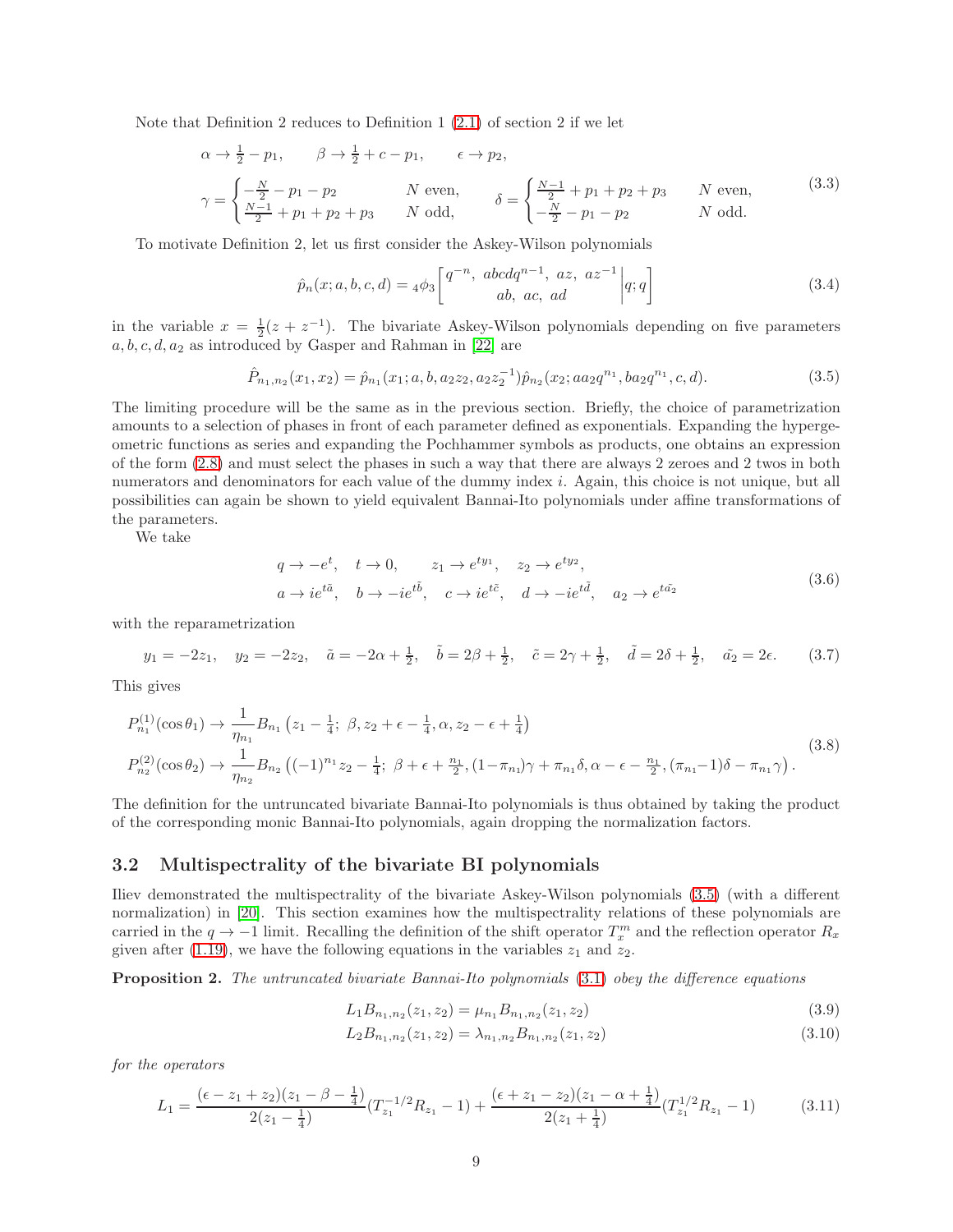and

<span id="page-9-0"></span>
$$
L_2 = \sum_{i,j=-1}^{1} c_{i,j} T_{z_1}^{i/2} R_{z_1}^i T_{z_2}^{j/2} R_{z_2}^j
$$
 (3.12)

with coefficients

$$
c_{-1,-1} = \frac{(z_1 - \alpha + \frac{1}{4})(z_2 + \gamma + \frac{1}{4})(\epsilon + z_1 + z_2 + \frac{1}{2})}{4(z_1 + \frac{1}{4})(z_2 + \frac{1}{4})}
$$
  
\n
$$
c_{-1,0} = \frac{(z_1 - \alpha + \frac{1}{4})(\epsilon + z_1 - z_2)(\delta(z_2 + \frac{1}{4}) - \gamma(z_2 - \frac{1}{4}))}{4(z_1 + \frac{1}{4})(z_2 - \frac{1}{4})(z_2 + \frac{1}{4})}
$$
  
\n
$$
c_{-1,1} = \frac{(z_1 - \alpha + \frac{1}{4})(z_2 - \delta - \frac{1}{4})(\epsilon + z_1 - z_2)}{4(z_1 + \frac{1}{4})(z_2 - \frac{1}{4})}
$$
  
\n
$$
c_{0,-1} = \frac{(z_2 + \gamma + \frac{1}{4})(\epsilon - z_1 + z_2)(\alpha(z_1 - \frac{1}{4}) + \beta(z_1 + \frac{1}{4}))}{4(z_1 - \frac{1}{4})(z_1 + \frac{1}{4})(z_2 + \frac{1}{4})}
$$
  
\n
$$
c_{0,0} = \alpha(\gamma - \delta + \frac{1}{2}) + \beta(\gamma - \delta - \frac{1}{2}) - \frac{1}{2}(\gamma + \delta + \frac{1}{2}) - \epsilon + \frac{(\epsilon + 4z_1z_2 - \frac{1}{4})(\alpha(z_1 - \frac{1}{4}) + \beta(z_1 + \frac{1}{4}))(\delta(z_2 + \frac{1}{4}) - \gamma(z_2 - \frac{1}{4}))}{4(z_1 - \frac{1}{4})(z_1 + \frac{1}{4})(z_2 - \frac{1}{4})(z_2 + \frac{1}{4})}
$$
  
\n
$$
c_{0,1} = \frac{(z_2 - \delta - \frac{1}{4})(\epsilon + z_1 - z_2)(\alpha(z_1 - \frac{1}{4}) + \beta(z_1 + \frac{1}{4}))}{4(z_1 - \frac{1}{4})(z_1 + \frac{1}{4})(z_2 - \frac{1}{4})}
$$
  
\n
$$
c_{1,-1} = \frac{(z_1 - \beta - \frac{1}{4})(z_2 + \gamma + \frac{1}{4})(\epsilon - z_1 + z_2)}{4(z_1 -
$$

The eigenvalues are given by

$$
\mu_{n_1} = \begin{cases} \frac{n_1}{2} & n_1 \text{ even,} \\ -\frac{n_1}{2} + \alpha - \beta - 2\epsilon & n_1 \text{ odd,} \end{cases}
$$
 (3.14)

and

$$
\lambda_{n_1,n_2} = \begin{cases} \frac{n_1 + n_2}{2} & n_1 + n_2 \text{ even,} \\ \frac{n_1 + n_2 + 1}{2} - \alpha + \beta + \gamma + \delta + 2\epsilon & n_1 + n_2 \text{ odd.} \end{cases}
$$
(3.15)

Proof. Consider the renormalized Askey-Wilson polynomials

$$
p_n(x;a,b,c,d) = \xi_n(a,b,c,d)\hat{p}_n(x;a,b,c,d)
$$
\n(3.16)

where

<span id="page-9-1"></span>
$$
\xi_n(a,b,c,d) = \frac{(ab,ac,ad;q)_n}{a^n} \tag{3.17}
$$

and their corresponding bivariate extension

$$
P_{n_1,n_2}(x_1,x_2) = \zeta_{n_1,n_2} p_{n_1}(x_1;a,b,a_2z_2,a_2z_2^{-1}) p_{n_2}(x_2;aa_2q^{n_1},ba_2q^{n_1},c,d)
$$
\n(3.18)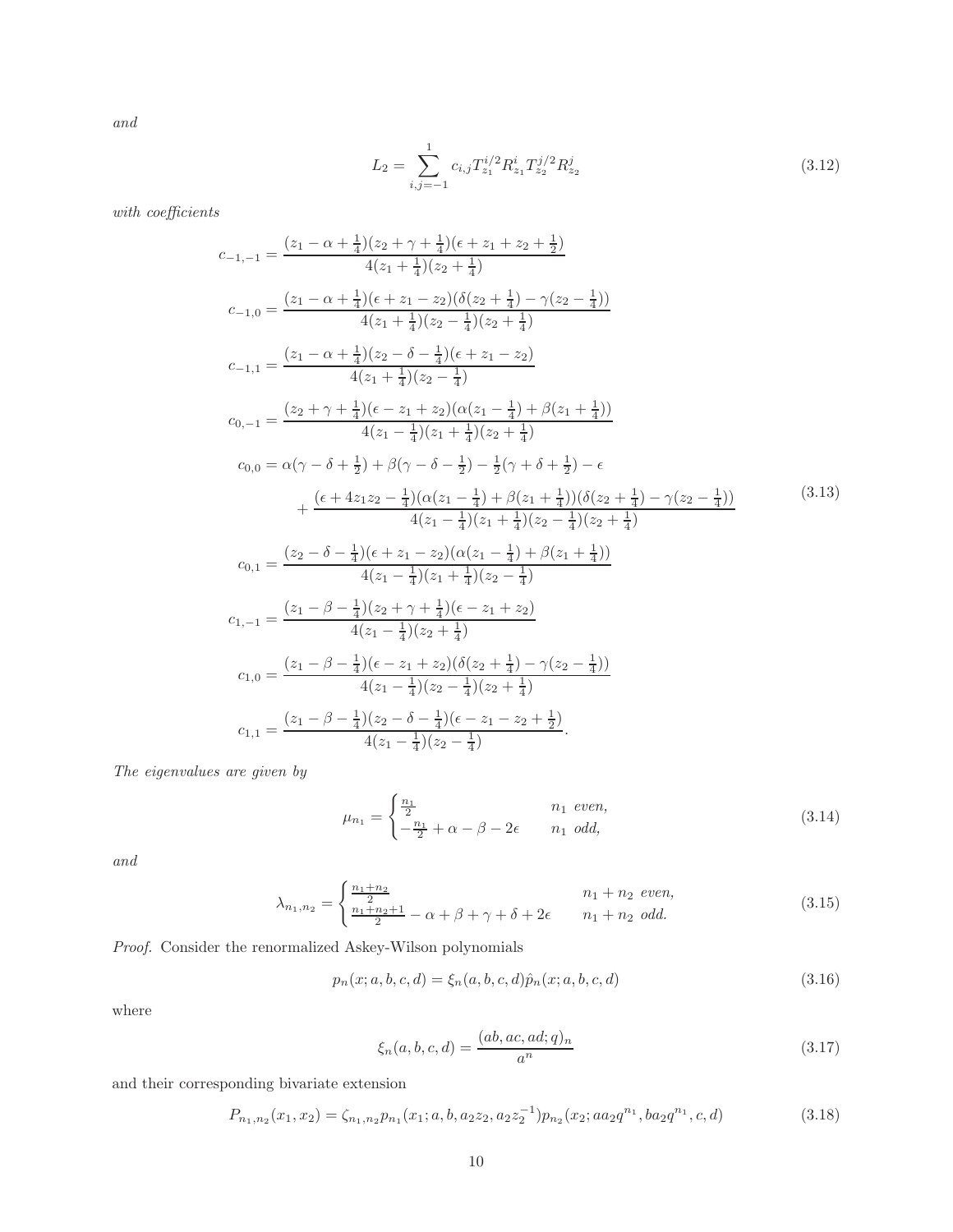with normalization

$$
\zeta_{n_1,n_2} = \frac{c^{n_1+n_2} a_2^{n_1}}{(a_2^2;q)_{n_1} (aca_2;q)_{n_1+n_2} (bca_2;q)_{n_1+n_2} (cd;q)_{n_2}}.
$$
\n(3.19)

They obey the  $q$ -difference equation [\[20\]](#page-17-15)

$$
\mathcal{L}P_{n_1,n_2}(x_1,x_2) = \Lambda_{n_1,n_2}P_{n_1,n_2}(x_1,x_2) \tag{3.20}
$$

where

<span id="page-10-0"></span>
$$
\mathcal{L} = \sum_{i,j=-1}^{1} C_{i,j} E_{q,z_1}^{i} E_{q,z_2}^{j}
$$
\n(3.21)

in terms of the shifts operators  $E_{q,z}$  which send  $z \to qz$ . The explicit expression for the coefficients  $C_{i,j}$  can be found in the appendix and the eigenvalues are given by

$$
\Lambda_{n_1,n_2} = \left(q^{-n_1-n_2} - 1\right) \left(1 - aa_2^2 bc dq^{n_1+n_2-1}\right). \tag{3.22}
$$

The difference equation for the bivariate Bannai-Ito polynomials is found as a limit of this relation. The operator  $\mathcal L$  will correspond to the operator  $L_2$  given by [\(3.12\)](#page-9-0) in the limit [\(3.6\)](#page-8-1) with the reparametrization  $(3.7)$ . The coefficients  $c_{i,j}$  are obtained by the limits

<span id="page-10-1"></span>
$$
c_{i,j} = \lim_{q \to -1} \frac{C_{i,j}}{4(1+q)}
$$
(3.23)

and the eigenvalues by

$$
\lambda_{n_1,n_2} = \lim_{q \to -1} \frac{\Lambda_{n_1,n_2}}{4(1+q)} = \begin{cases} \frac{n_1+n_2}{2} & n_1 + n_2 \text{ even,} \\ \frac{n_1+n_2+1}{2} - \alpha + \beta + \gamma + \delta + 2\epsilon & n_1 + n_2 \text{ odd.} \end{cases} \tag{3.24}
$$

The factor  $\frac{1}{4}$  is just for convenience. The bivariate BI polynomials [\(3.1\)](#page-7-0) will thus satisfy the difference equation [\(3.10\)](#page-8-3).

The difference equation [\(3.9\)](#page-8-4) follows directly from the univariate Dunkl difference equation given by [\(1.18\)](#page-3-4), [\(1.19\)](#page-3-3) and [\(1.20\)](#page-3-5). It is also possible to obtain it from a  $q \to -1$  limit of the bivariate Askey-Wilson polynomials second q-difference equation [\[20\]](#page-17-15).  $\Box$ 

Let us now turn to the recurrence relations.

**Proposition 3.** The untruncated bivariate Bannai-Ito polynomials  $B_{n_1,n_2}(z_1, z_2)$  defined in [\(3.1\)](#page-7-0) verify the 3-term recurrence relation

$$
\left((-1)^{n_1}z_2 - \frac{1}{4}\right)B_{n_1,n_2}(z_1,z_2) = B_{n_1,n_2+1}(z_1,z_2) + \left(\beta + \epsilon + \frac{n_1}{2} - A_{n_2} - C_{n_2}\right)B_{n_1,n_2}(z_1,z_2) \tag{3.25}
$$

$$
+ A_{n_2-1}C_{n_2}B_{n_1,n_2-1}(z_1,z_2)
$$

where the coefficients  $A_{n_2}$  and  $C_{n_2}$  are given by [\(1.7\)](#page-1-1) with the parameters  $\rho_1, \rho_2, r_1, r_2$  being those of the second BI polynomial of  $(3.1)$ .

They also satisfy the 9-term recurrence relation

$$
(z_1 - \alpha^2 + \beta^2)B_{n_1, n_2}(z_1, z_2) = \theta_{n_1, n_2}^{(1)}B_{n_1+1, n_2} + \theta_{n_1, n_2}^{(2)}B_{n_1+1, n_2-1} + \theta_{n_1, n_2}^{(3)}B_{n_1+1, n_2-2} + \theta_{n_1, n_2}^{(4)}B_{n_1, n_2+1} + \theta_{n_1, n_2}^{(5)}B_{n_1, n_2} + \theta_{n_1, n_2}^{(6)}B_{n_1, n_2-1} + \theta_{n_1, n_2}^{(7)}B_{n_1-1, n_2+2} + \theta_{n_1, n_2}^{(8)}B_{n_1-1, n_2+1} + \theta_{n_1, n_2}^{(9)}B_{n_1-1, n_2}
$$
\n(3.26)

where the explicit expression for the coefficients  $\theta_{n_1,n_2}^{(i)}$  are given in the appendix.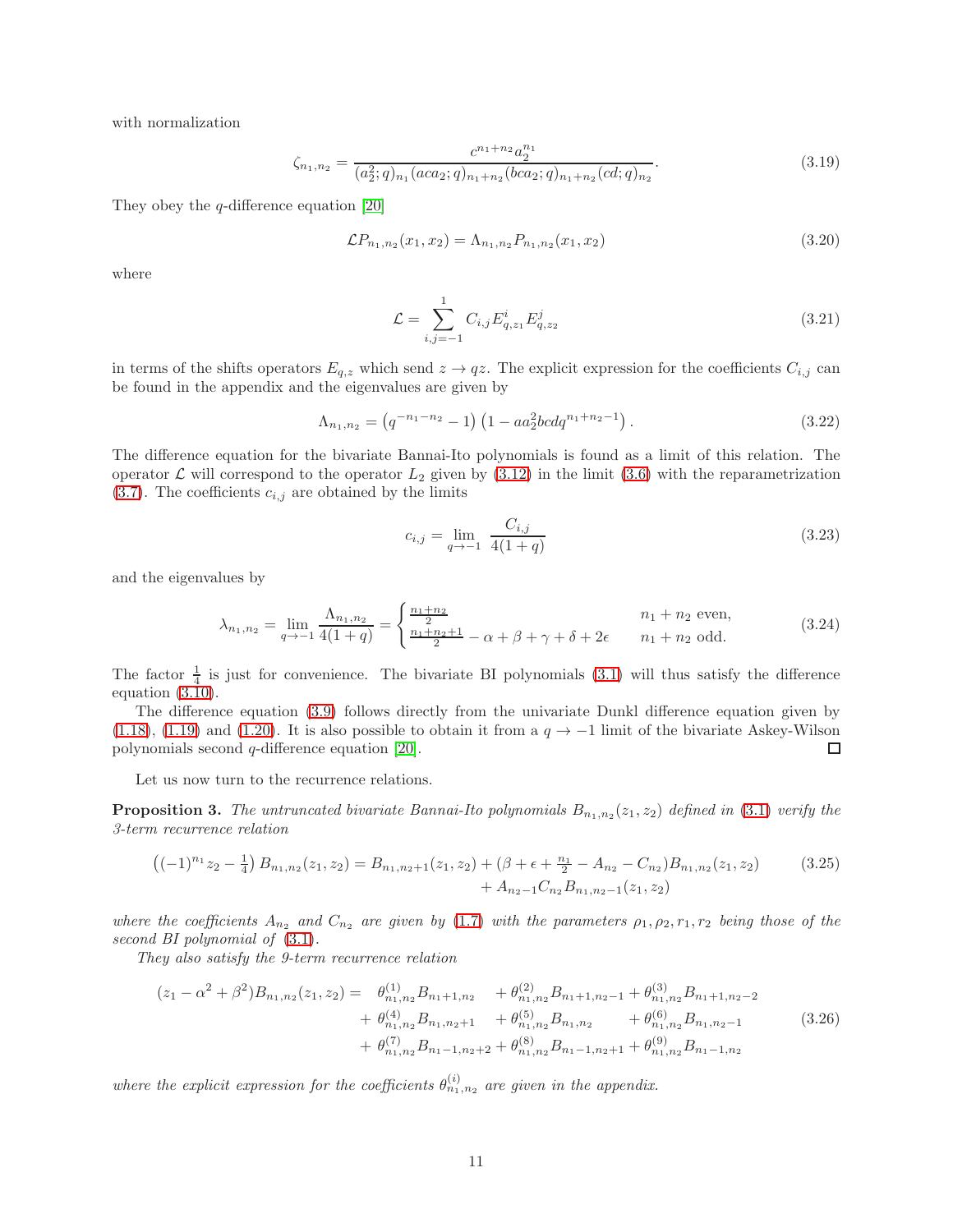*Proof.* The polynomials  $P_{n_1,n_2}(x_1, x_2)$  verify [\[20\]](#page-17-15)

$$
ca_{2}\left[\frac{(a+b)(ab+q)}{ab(1+q)}-z_{1}-z_{1}^{-1}\right]P_{n_{1},n_{2}}(x_{1},x_{2}) = \tau_{n_{1},n_{2}}^{(1)}P_{n_{1}+1,n_{2}} + \tau_{n_{1},n_{2}}^{(2)}P_{n_{1}+1,n_{2}-1} + \tau_{n_{1},n_{2}}^{(3)}P_{n_{1}+1,n_{2}-2} + \tau_{n_{1},n_{2}}^{(4)}P_{n_{1},n_{2}+1} + \tau_{n_{1},n_{2}}^{(5)}P_{n_{1},n_{2}} + \tau_{n_{1},n_{2}}^{(6)}P_{n_{1},n_{2}-1} \qquad (3.27) + \tau_{n_{1},n_{2}}^{(7)}P_{n_{1}-1,n_{2}+2} + \tau_{n_{1},n_{2}}^{(8)}P_{n_{1}-1,n_{2}+1} + \tau_{n_{1},n_{2}}^{(9)}P_{n_{1}-1,n_{2}}.
$$

The expression for the coefficients  $\tau_{n_1,n_2}^{(i)}$  can be found in the appendix. This will become a 9-term recurrence relation for the bivariate Bannai-Ito polynomials in the  $q \to -1$  limit. The only tricky part is to keep track of all the changes in normalization of the various polynomials in play. Denote by

$$
\mathcal{N}_{n_1,n_2} = \zeta_{n_1,n_2}\zeta_{n_1}(x_1;a,b,a_2z_2,a_2z_2^{-1})\zeta_{n_2}(x_2;aa_2q^{n_1},ba_2q^{n_1},c,d)
$$
\n(3.28)

the normalization factors that appear in [\(3.18\)](#page-9-1) and by

<span id="page-11-0"></span>
$$
\mathcal{M}_{n_1, n_2} = \eta_{n_1}^{(1)} \eta_{n_2}^{(2)} \tag{3.29}
$$

the normalization coefficients in the monic BI OPs [\(3.1\)](#page-7-0) given by [\(1.5\)](#page-1-3). Now, the recurrence coefficients are obtained by the following limits :

$$
\begin{aligned}\n\theta_{n_1,n_2}^{(1)} &= \frac{\mathcal{M}_{n_1,n_2}}{\mathcal{M}_{n_1+1,n_2}} \lim_{q \to -1} \frac{\mathcal{N}_{n_1+1,n_2}}{\mathcal{N}_{n_1,n_2}} \frac{\tau_{n_1,n_2}^{(1)}}{4(1+q)}, & \theta_{n_1,n_2}^{(6)} &= \frac{\mathcal{M}_{n_1,n_2}}{\mathcal{M}_{n_1,n_2-1}} \lim_{q \to -1} \frac{\mathcal{N}_{n_1,n_2-1}}{\mathcal{N}_{n_1,n_2}} \frac{\tau_{n_1,n_2}^{(6)}}{4(1+q)}, \\
\theta_{n_1,n_2}^{(2)} &= \frac{\mathcal{M}_{n_1,n_2}}{\mathcal{M}_{n_1+1,n_2-1}} \lim_{q \to -1} \frac{\mathcal{N}_{n_1+1,n_2-1}}{\mathcal{N}_{n_1,n_2}} \frac{\tau_{n_1,n_2}^{(2)}}{4(1+q)}, & \theta_{n_1,n_2}^{(7)} &= \frac{\mathcal{M}_{n_1,n_2}}{\mathcal{M}_{n_1-1,n_2+2}} \lim_{q \to -1} \frac{\mathcal{N}_{n_1-1,n_2+2}}{\mathcal{N}_{n_1,n_2}} \frac{\tau_{n_1,n_2}^{(7)}}{4(1+q)}, \\
\theta_{n_1,n_2}^{(3)} &= \frac{\mathcal{M}_{n_1,n_2}}{\mathcal{M}_{n_1+1,n_2-2}} \lim_{q \to -1} \frac{\mathcal{N}_{n_1+1,n_2-2}}{\mathcal{N}_{n_1,n_2}} \frac{\tau_{n_1,n_2}^{(3)}}{4(1+q)}, & \theta_{n_1,n_2}^{(8)} &= \frac{\mathcal{M}_{n_1,n_2}}{\mathcal{M}_{n_1-1,n_2+1}} \lim_{q \to -1} \frac{\mathcal{N}_{n_1-1,n_2+1}}{\mathcal{N}_{n_1,n_2}} \frac{\tau_{n_1,n_2}^{(8)}}{4(1+q)}, \\
\theta_{n_1,n_2}^{(4)} &= \frac{\mathcal{M}_{n_1,n_2}}{\mathcal{M}_{n_1,n_2+1}} \lim_{q \to -1} \frac{\mathcal{N}_{n
$$

The limits are assumed to be parametrized by [\(3.6\)](#page-8-1) and [\(3.7\)](#page-8-2). The results of these limits can be found in the appendix. Moreover, the recurrence relation operator is obtained via

$$
\lim_{q \to -1} \frac{ca_2}{4(1+q)} \left[ \frac{(a+b)(ab+q)}{ab(1+q)} - z_1 - z_1^{-1} \right] = z_1 - \alpha^2 + \beta^2. \tag{3.30}
$$

Combining all these results, the recurrence relation [\(3.27\)](#page-11-0) reduces to the desired 9-term recurrence relation for the bivariate Bannai-Ito polynomials.

The 3-term recurrence relation simply follows from the the recurrence relation of the univariate Bannai-Ito  $\Box$ polynomials [\(1.6\)](#page-1-4) applied to the second polynomial of [\(3.1\)](#page-7-0).

These two propositions establish the full multispectrality of the bivariate Bannai-Ito polynomials. Importantly, the recurrence relations prove that the  $B_{n_1,n_2}$  are polynomials and not simply rational functions of  $z_1$  and  $z_2$ .

## 4 Conclusion

This paper has enlarged the catalogue of orthogonal polynomials in two variables with the construction of bivariate polynomials of Bannai-Ito type. Their identification and characterization made use of the  $q \to -1$ limits of both the bivariate q-Racah and Askey-Wilson polynomials of Gasper and Rahman. The first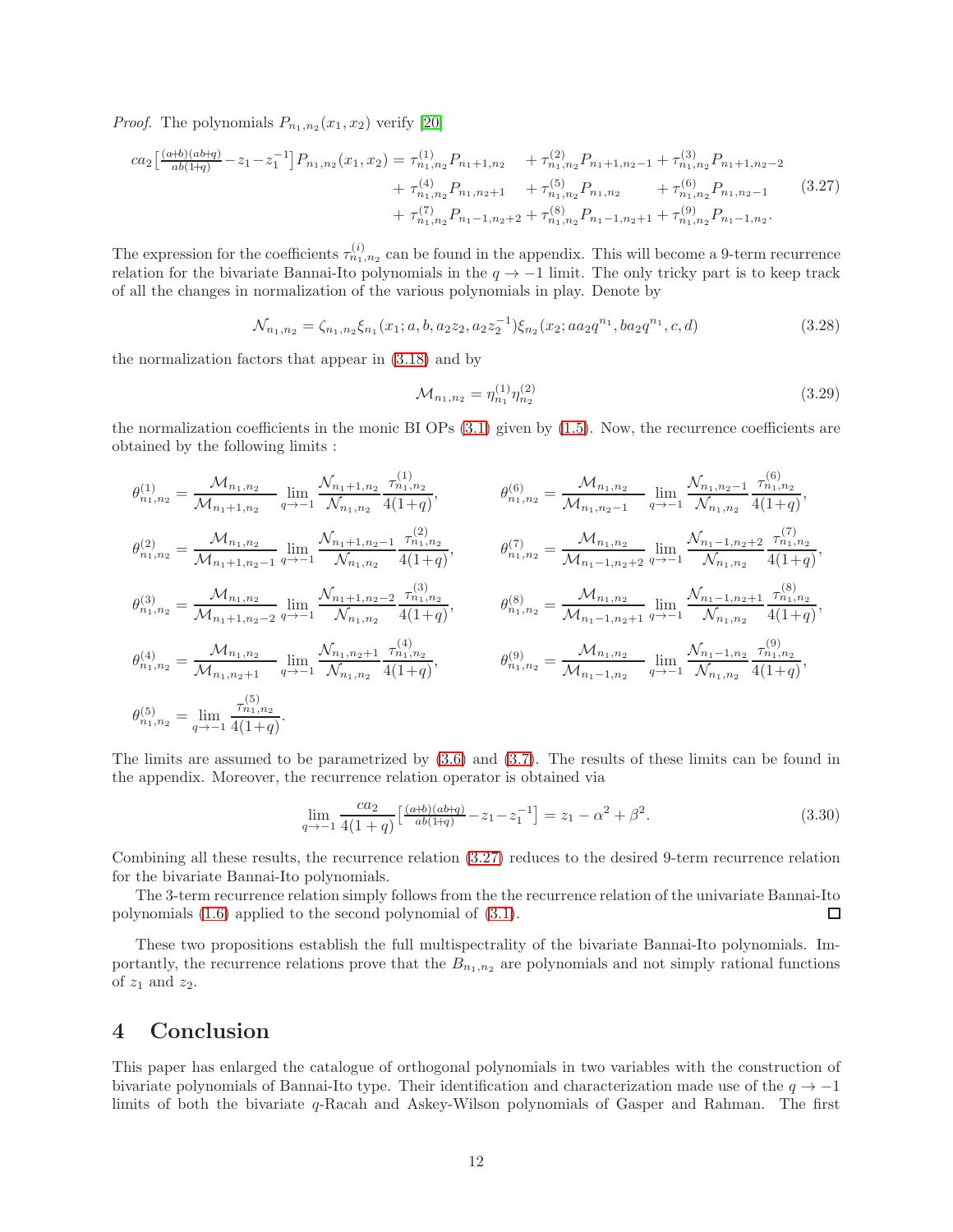instance led to a truncated version (Definition 1) equipped with a set of positive-definite weights on a twodimensionnal lattice against which the BI polynomials are orthogonal. The  $q \to -1$  limit of the bivariate Askey-Wilson polynomials yielded untruncated Bannai-Ito polynomials in two variables (Definition 2) out of which the finite ones (Definition 1) can be obtained by the choice of parameters  $(3.3)$ . This latter approach allowed for the identification of the difference equations and recurrence relations obeyed by the resulting functions showing in particular that they are indeed polynomials. Let us remark that the finite bivariate Bannai-Ito polynomials that have been found do only make use of the truncation conditions  $i$ ) and  $iii$ ) that the univariate polynomials admit. The question of whether there are other bivariate extensions that rely on different reduction mixtures and in particular condition  $ii$ ) is open and certainly worth exploring.

In another vein, one may wonder if there are natural multivariate generalizations of the Bannai-Ito polynomials along the symmetric function direction. In this respect, the examination of the  $q \to -1$  limit of the Koornwinder polynomials of  $BC_2$  type could prove illuminating and is envisaged.

We have initiated this exploration of the Bannai-Ito polynomials in many variables within the Tratnik framework because of the expected occurence of extensions of that type in the representation theory of the higher rank Bannai-Ito algebra [\[26\]](#page-18-1) as well as in certain superintegrable models that have been constructed [\[27,](#page-18-2) [28\]](#page-18-3). Let us mention the following to be concrete. A Hamiltonian system on the 3-sphere whose symmetries realize the Bannai-Ito algebra of rank 2 has been constructed in [\[27\]](#page-18-2) and various bases of wavefunctions have been explicitly obtained using the Cauchy-Kovalevskaia extension theorem. It is expected that bivariate Bannai-Ito polynomials arise in the interbasis connection coefficients. Do these overlaps coincide with the two-variable polynomials constructed here or do they belong to another extension yet to be found? We plan on looking into this in the near future. Another related question is to determine the algebra underscoring the multispectrality of the two variable BI polynomials we have defined, that is the algebra generated by  $L_1, L_2, x_1$  and  $x_2$ . How does the resulting algebra compare with the rank 2 Bannai-Ito algebra? We hope to report on most of these questions soon.

### Acknowledgments

JML holds an Alexander-Graham-Bell PhD fellowship from the Natural Science and Engineering Research Council (NSERC) of Canada. LV is grateful to NSERC for support through a discovery grant.

## A Appendix

To make the article more reader friendly, some cumbersome formulas have been relegated to this appendix. The normalization coefficients appearing in the orthogonality relation [\(2.13\)](#page-5-5) are given by

$$
H_{2n_1,2n_2,2N} = \frac{n_1! n_2! (2p_2)_{n_1} (2p_3 + \frac{1}{2})_{n_2} (c + n_1 + 2p_2 + \frac{1}{2})_N (c - N - 2p_1 + \frac{3}{2})_{n_1 + n_2}}{(N - n_1 - n_2)! (c + n_1 + \frac{1}{2})_{N - n_1} (c + n_1 + 2p_2 + \frac{1}{2})_{n_1}^2 (c + 2n_1 + n_2 + 2p_2 + \frac{1}{2})_{N - n_1 - n_2}}
$$
  

$$
\times \frac{(c + N + n_1 + 2p_2 + 2p_3 + 1)_{n_2} (c + 2n_1 + n_2 + 2p_2 + 2p_3 + 1)_{N - n_1 - n_2}}{(c + 2n_1 + n_2 + 2p_2 + 2p_3 + 1)_{n_2}^2 (-2N - 2p_1 - 2p_2 - 2p_3 + \frac{1}{2})_{N - n_1 - n_2}}
$$

$$
H_{2n_1+1,2n_2,2N} = \frac{n_1! n_2! (2p_2)_{n_1+1} (2p_3 + \frac{1}{2})_{n_2} (c + n_1 + 2p_2 + \frac{1}{2})_N (c - N - 2p_1 + \frac{3}{2})_{n_1+n_2}}{(N - n_1 - n_2 - 1)! (c + n_1 + \frac{3}{2})_{N-n_1-1} (c + n_1 + 2p_2 + \frac{1}{2})_{n_1+1}^2 (c + 2n_1 + n_2 + 2p_2 + \frac{3}{2})_{N-n_1-n_2-1}}
$$
  

$$
\times \frac{(c + N + n_1 + 2p_2 + 2p_3 + 2)_{n_2} (c + 2n_1 + n_2 + 2p_2 + 2p_3 + 2)_{N-n_1-n_2}}{(c + 2n_1 + n_2 + 2p_2 + 2p_3 + 2)_{n_2}^2 (-2N - 2p_1 - 2p_2 - 2p_3 + \frac{1}{2})_{N-n_1-n_2}}
$$

$$
H_{2n_1,2n_2+1,2N} = \frac{n_1! n_2! (2p_2)_{n_1} (2p_3 + \frac{1}{2})_{n_2+1} (c + n_1 + 2p_2 + \frac{1}{2})_N (c - N - 2p_1 + \frac{3}{2})_{n_1+n_2}}{(N - n_1 - n_2 - 1)! (c + n_1 + \frac{1}{2})_{N-n_1} (c + n_1 + 2p_2 + \frac{1}{2})_{n_1}^2 (c + 2n_1 + n_2 + 2p_2 + \frac{3}{2})_{N-n_1-n_2-1}}
$$
  

$$
\times \frac{(c + N + n_1 + 2p_2 + 2p_3 + 1)_{n_2+1} (c + 2n_1 + n_2 + 2p_2 + 2p_3 + 1)_{N-n_1-n_2}}{(c + 2n_1 + n_2 + 2p_2 + 2p_3 + 1)_{n_2+1}^2 (-2N - 2p_1 - 2p_2 - 2p_3 + \frac{1}{2})_{N-n_1-n_2}}
$$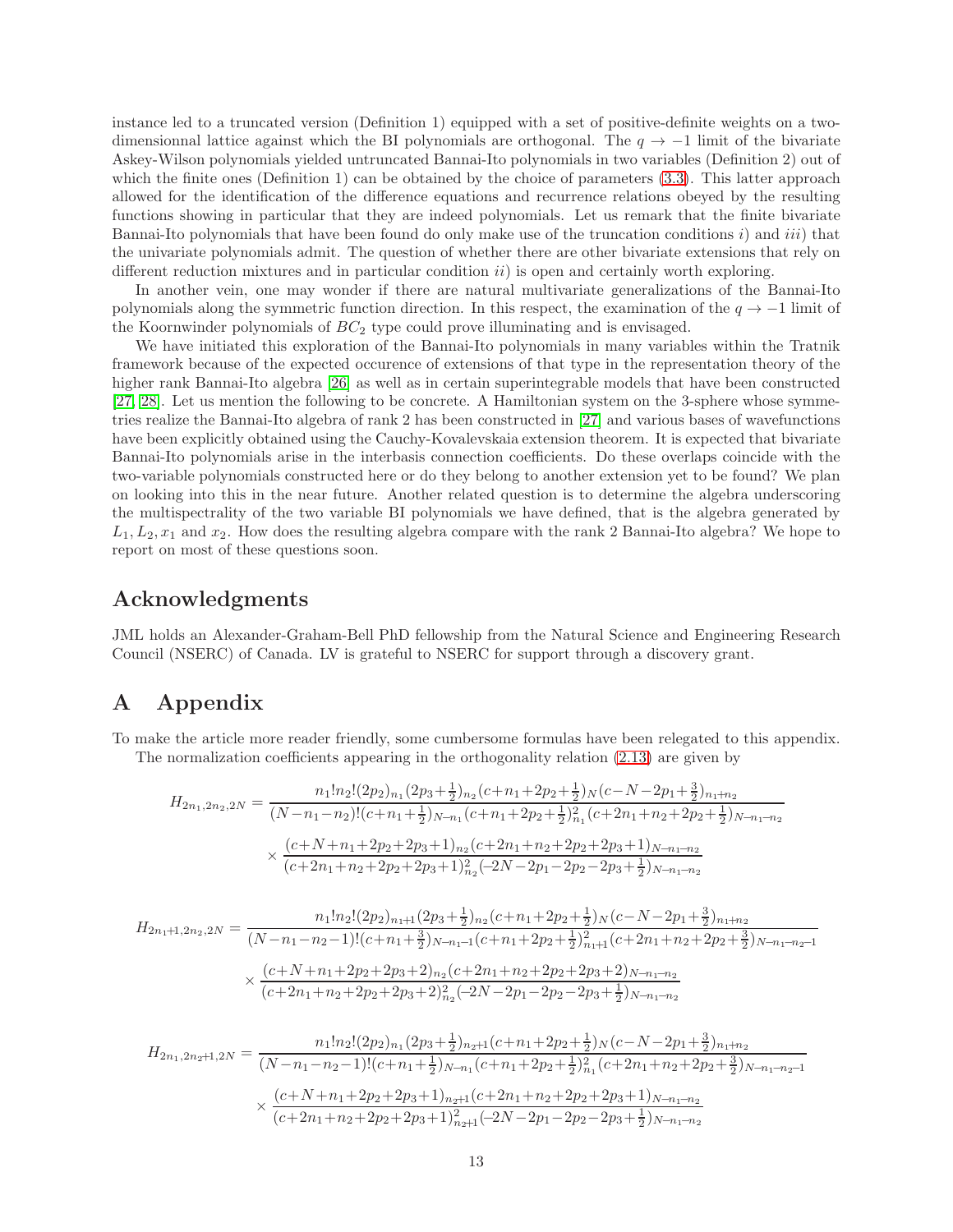$$
H_{2n_1+1,2n_2+1,2N} = \frac{n_1! n_2! (2p_2)_{n_1+1} (2p_3 + \frac{1}{2})_{n_2+1} (c + n_1 + 2p_2 + \frac{1}{2})_N (c - N - 2p_1 + \frac{3}{2})_{n_1+n_2+1}}{(N - n_1 - n_2 - 1)! (c + n_1 + \frac{3}{2})_{N-n_1-1} (c + n_1 + 2p_2 + \frac{1}{2})_{n_1+1}^2 (c + 2n_1 + n_2 + 2p_2 + \frac{5}{2})_{N-n_1-n_2-2}}
$$
  

$$
\times \frac{(c + N + n_1 + 2p_2 + 2p_3 + 2)_{n_2} (c + 2n_1 + n_2 + 2p_2 + 2p_3 + 2)_{N-n_1-n_2}}{(c + 2n_1 + n_2 + 2p_2 + 2p_3 + 2)_{n_2+1}^2 (-2N - 2p_1 - 2p_2 - 2p_3 + \frac{1}{2})_{N-n_1-n_2-1}}
$$

$$
H_{2n_1,2n_2,2N+1} = \frac{n_1! n_2! (2p_2)_{n_1} (2p_3 + \frac{1}{2})_{n_2} (c + n_1 + 2p_2 + \frac{1}{2})_N (c - N - 2p_1 + \frac{1}{2})_{n_1 + n_2}}{(N - n_1 - n_2)! (c + n_1 + \frac{1}{2})_{N - n_1 + 1} (c + n_1 + 2p_2 + \frac{1}{2})_{n_1}^2 (c + 2n_1 + n_2 + 2p_2 + \frac{1}{2})_{N - n_1 - n_2}}
$$
  

$$
\times \frac{(c + N + n_1 + 2p_2 + 2p_3 + 2)_{n_2} (c + 2n_1 + n_2 + 2p_2 + 2p_3 + 1)_{N - n_1 - n_2 + 1}}{(c + 2n_1 + n_2 + 2p_2 + 2p_3 + 1)_{n_2}^2 (-2N - 2p_1 - 2p_2 - 2p_3 - \frac{1}{2})_{N - n_1 - n_2 + 1}}
$$

$$
H_{2n_1+1,2n_2,2N+1} = \frac{n_1!n_2!(2p_2)_{n_1+1}(2p_3+\frac{1}{2})_{n_2}(c+n_1+2p_2+\frac{1}{2})_N(c-N-2p_1+\frac{1}{2})_{n_1+n_2+1}}{(N-n_1-n_2)!(c+n_1+\frac{3}{2})_{N-n_1}(c+n_1+2p_2+\frac{1}{2})_{n_1+1}^2(c+2n_1+n_2+2p_2+\frac{3}{2})_{N-n_1-n_2-1}}
$$
  

$$
\times \frac{(c+N+n_1+2p_2+2p_3+2)_{n_2}(c+2n_1+n_2+2p_2+2p_3+2)_{N-n_1-n_2}}{(c+2n_1+n_2+2p_2+2p_3+2)_{n_2}^2(-2N-2p_1-2p_2-2p_3-\frac{1}{2})_{N-n_1-n_2}}
$$

$$
H_{2n_1,2n_2+1,2N+1} = \frac{n_1! n_2! (2p_2)_{n_1} (2p_3 + \frac{1}{2})_{n_2+1} (c + n_1 + 2p_2 + \frac{1}{2})_N (c - N - 2p_1 + \frac{1}{2})_{n_1+n_2+1}}{(N - n_1 - n_2)! (c + n_1 + \frac{1}{2})_{N-n_1+1} (c + n_1 + 2p_2 + \frac{1}{2})_{n_1}^2 (c + 2n_1 + n_2 + 2p_2 + \frac{3}{2})_{N-n_1-n_2-1}}
$$
  

$$
\times \frac{(c + N + n_1 + 2p_2 + 2p_3 + 1)_{n_2+1} (c + 2n_1 + n_2 + 2p_2 + 2p_3 + 1)_{N-n_1-n_2}}{(c + 2n_1 + n_2 + 2p_2 + 2p_3 + 1)_{n_2+1}^2 (-2N - 2p_1 - 2p_2 - 2p_3 - \frac{1}{2})_{N-n_1-n_2}}
$$

$$
H_{2n_1+1,2n_2+1,2N+1} = \frac{n_1!n_2!(2p_2)_{n_1+1}(2p_3+\frac{1}{2})_{n_2+1}(c+n_1+2p_2+\frac{1}{2})_N(c-N-2p_1+\frac{1}{2})_{n_1+n_2+1}}{(N-n_1-n_2-1)!(c+n_1+\frac{3}{2})_{N-n_1}(c+n_1+2p_2+\frac{1}{2})_{n_1+1}^2(c+2n_1+n_2+2p_2+\frac{5}{2})_{N-n_1-n_2-2}}
$$

$$
\times \frac{(c+N+n_1+2p_2+2p_3+2)_{n_2+1}(c+2n_1+n_2+2p_2+2p_3+2)_{N-n_1-n_2}}{(c+2n_1+n_2+2p_2+2p_3+2)_{n_2+1}^2(-2N-2p_1-2p_2-2p_3-\frac{1}{2})_{N-n_1-n_2}}
$$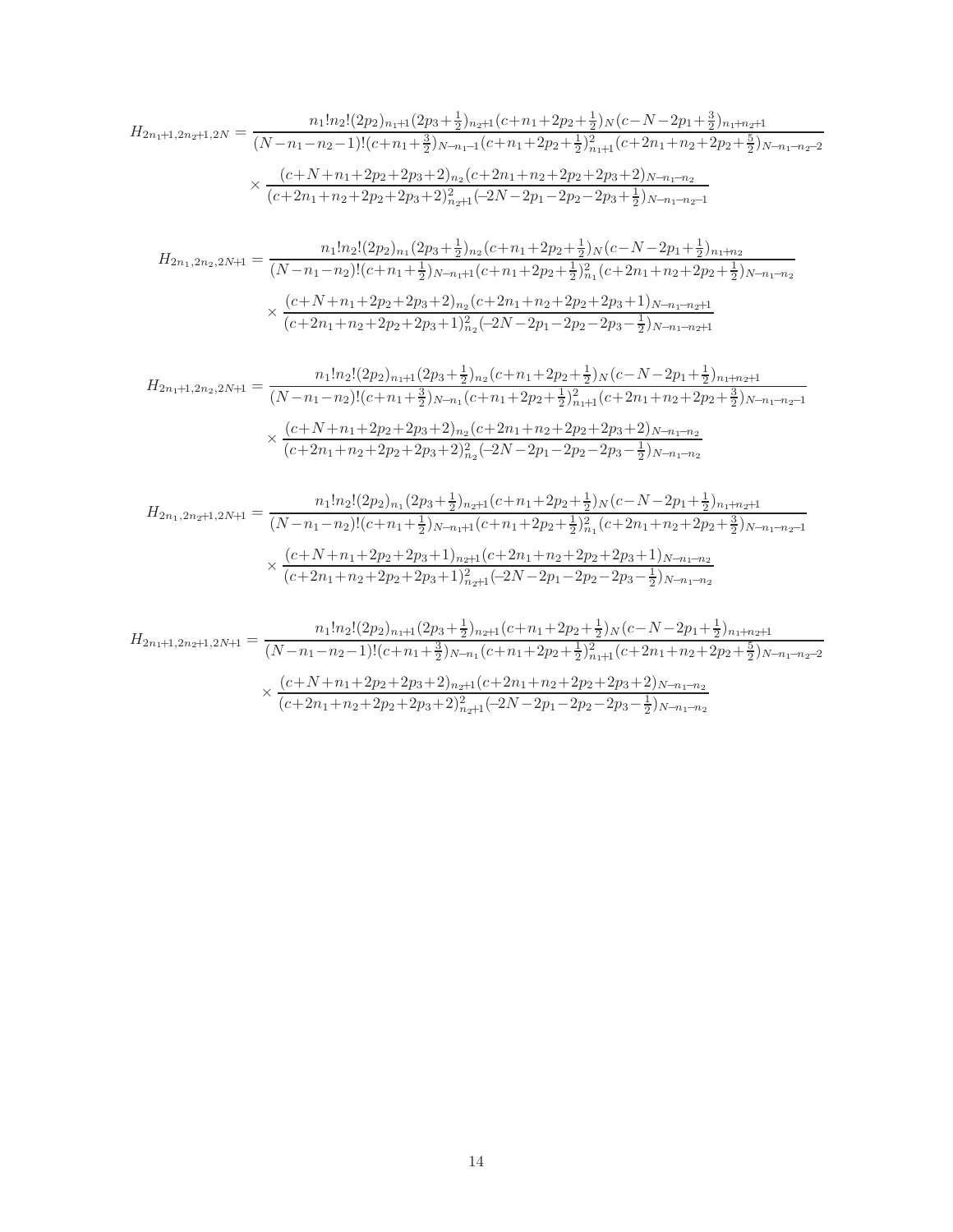The coefficients of the differential operator  $\mathcal{L}(3.21)$  $\mathcal{L}(3.21)$  of section 3 read

$$
C_{-1,-1} = -\frac{(z_1 - a)(z_1 - b)(z_2 - c)(z_2 - d)(z_1 z_2 - a_2)(z_1 z_2 - a_2 q)}{(z_1^2 - 1)(z_2^2 - 1)(z_1^2 - q) (q - z_2^2)}
$$
  
\n
$$
C_{-1,0} = \frac{z_2q(q + 1)(z_1 - a)(z_1 - b)(z_1 z_2 - a_2)(z_1 - a_2 z_2) \left(1 + \frac{cd}{q} - \frac{(z_2^2 + 1)(c+d)}{(q+1)z_2}\right)}{(z_1^2 - 1)(z_1^2 - q) (q - z_2^2)(qz_2^2 - 1)}
$$
  
\n
$$
C_{-1,1} = \frac{(a - z_1)(z_1 - b)(cz_2 - 1)(1 - dz_2)(z_1 - a_2 z_2)(z_1 - a_2 q z_2)}{(z_1^2 - 1)(z_2^2 - 1)(z_1^2 - q) (qz_2^2 - 1)}
$$
  
\n
$$
C_{0,-1} = \frac{z_1q(q + 1)(z_2 - c)(z_2 - d)(z_1 z_2 - a_2)(z_2 - a_2 z_1) \left(1 + \frac{ab}{q} - \frac{(z_1^2 + 1)(a+b)}{z_1(q+1)}\right)}{(z_2^2 - 1)(z_1^2 - q) (1 - qz_1^2)(z_2^2 - q)}
$$
  
\n
$$
C_{0,0} = -1 + \frac{a_2(a + b)(c + d)}{q + 1} - \frac{aa_2^2 bcd}{q}
$$
  
\n
$$
+ \frac{z_1^2 z_2^2 q^2(q + 1)^2 \left(1 + \frac{ab}{q} - \frac{(z_1^2 + 1)(a+b)}{z_1(q+1)}\right) \left(1 + \frac{a_2^2}{q} - \frac{a_2(z_1^2 + 1)(z_2^2 + 1)}{z_1(q+1)}\right) \left(1 + \frac{cd}{q} - \frac{(z_2^2 + 1)(c+d)}{z_2(q+1)}\right)}{(z_1^2 - q)(1 - qz_1^2)(z_2^2 - q)(1 - qz_2^2)}
$$
  
\n
$$
C_{0,1} = \frac{z
$$

The recurrence coefficients for the Askey-Wilson polynomials appearing in [\(3.27\)](#page-11-0) have the following expressions

$$
\tau^{(1)}_{n_1,n_2} = -\frac{\left(a_2^2q^{n_1}-1\right)\left(aa_2^2b q^{n_1} - q\right)\left(aa_2 c q^{n_1+n_2}-1\right)\left(a_2 b c q^{n_1+n_2}-1\right)\left(aa_2^2 b c d q^{2n_1+n_2}-1\right)\left(aa_2^2 b c d q^{2n_1+n_2}-q\right)}{\left(aa_2^2 b q^{2n_1}-1\right)\left(aa_2^2 b q^{2n_1}-q\right)\left(aa_2^2 b c d q^{2(n_1+n_2)}-1\right)\left(aa_2^2 b c d q^{2(n_1+n_2)}-q\right)} \\\left(q-a a_2^2 b q^{2n_1}-1\right)\left(a a_2^2 b q^{2n_1}-q\right)\left(a a_2^2 b c d q^{2n_1+n_2}-q\right)\left((a+b)(q+a a_2^2 b c d q^{2(n_1+n_2)})-a a_2 b (q+1)(c+d) q^{n_1+n_2}\right)}{\left(q-a a_2^2 b q^{2n_1}-1\right)\left(a a_2^2 b q^{2n_1}-1\right)\left(a a_2^2 b q^{n_1}-q\right)\left(a a_2^2 b c d q^{2(n_1+n_2)}-q\right)\left(a a_2^2 b c d q^{2(n_1+n_2)}-q\right)} \\\left(a a_2^2 b c^2 q^{2n_1}\left(q^{n_2}-1\right)\left(a a_2^2 b q^{2n_1}-q\right)\left(a a_2^2 b q^{n_1}-q\right)\left(a a_2 d q^{n_1+n_2}-q\right)\left(a_2 b d q^{n_1+n_2}-q\right)} \\\left(a a_2^2 b c^2 q^{2n_1}\left(1\right)\left(1-a a_2^2 b q^{2n_1}-q\right)\left(a a_2^2 b c d q^{2(n_1+n_2)}-q\right)\left(a a_2^2 b c d q^{2(n_1+n_2)}-q^2\right)} \\\left(1-\frac{q^{2-2n_1}}{a a_2^2 b}\right)\left(1-a a_2 c q^{n_1+n_2}\right)\left(1-a_2^2 b c d q^{2(n_1+n_2)}\right)\left(1-a_2^2 b c d q^{2n_1+n_2-1}\right) \\\left(1+\frac
$$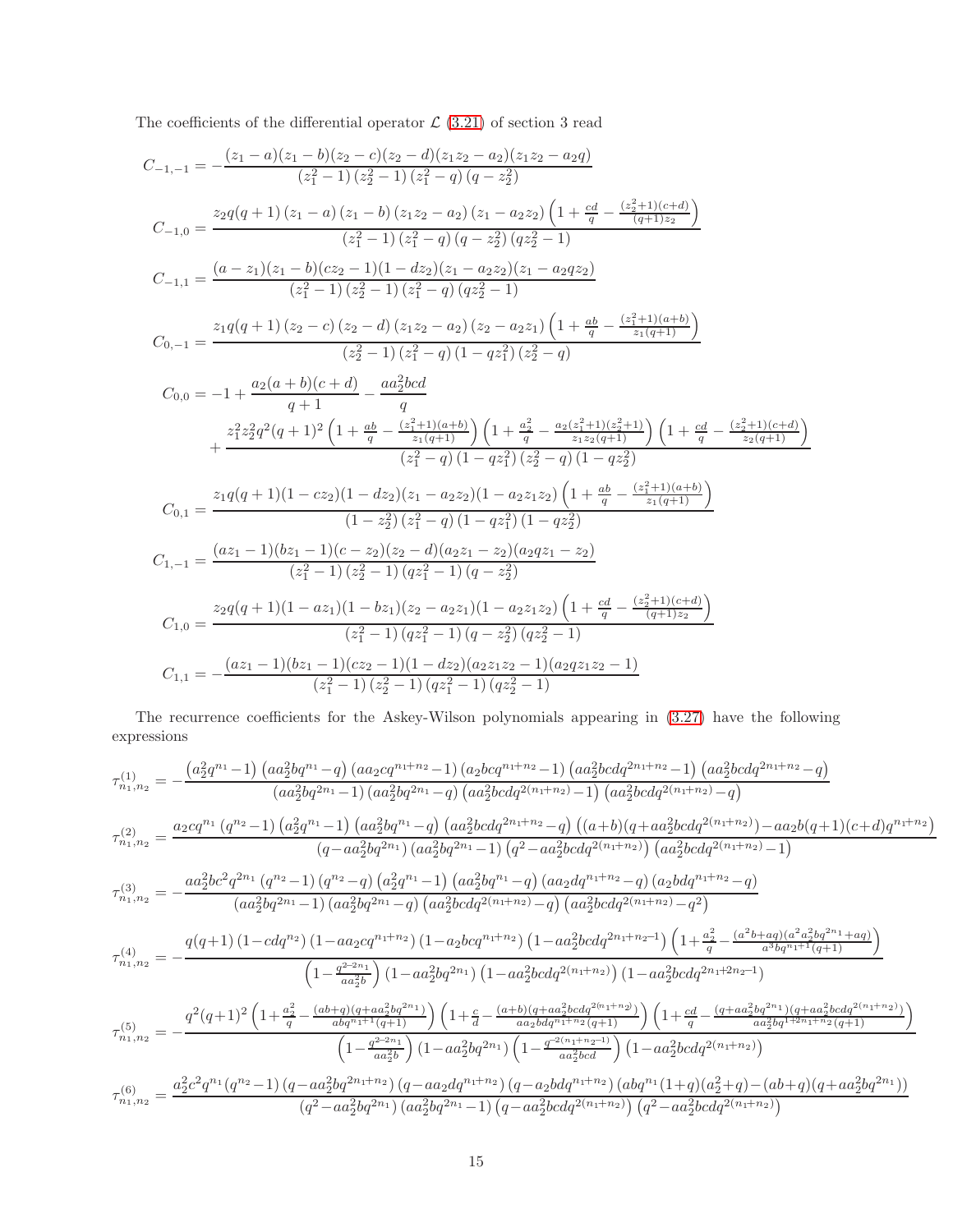$$
\tau_{n_1,n_2}^{(7)} = \frac{aa_2^4 b q^{2n_1+1} (1-q^{n_1}) (q-ab q^{n_1}) (1-cdq^{n_2}) (1-cdq^{n_2+1}) (1-a a_2 c q^{n_1+n_2}) (1-a_2 b c q^{n_1+n_2})}{(q-a a_2^2 b q^{2n_1}) (q^2-a a_2^2 b q^{2n_1}) (q-a a_2^2 b c dq^{2(n_1+n_2)}) (a a_2^2 b c dq^{2(n_1+n_2)} - 1)}
$$
\n
$$
\tau_{n_1,n_2}^{(8)} = \frac{a_2^3 c q^{n_1} (q^{n_1}-1) (q-ab q^{n_1}) (c dq^{n_2}-1) (q-a a_2^2 b q^{2n_1+n_2}) ((a+b)(q+a a_2^2 b c dq^{2(n_1+n_2)})-a a_2 b (c+d)(1+q) q^{n_1+n_2})}{(q-a a_2^2 b q^{2n_1}) (q^2-a a_2^2 b q^{2n_1}) (q^2-a a_2^2 b c dq^{2(n_1+n_2)}) (1-a a_2^2 b c dq^{2(n_1+n_2)})}
$$
\n
$$
\tau_{n_1,n_2}^{(9)} = -\frac{a_2^2 c^2 (q^{n_1}-1) (ab q^{n_1}-q) (a a_2^2 b q^{2n_1+n_2}-q) (a a_2^2 b q^{2n_1+n_2}-q^2) (a a_2 d q^{n_1+n_2}-q) (a_2 b dq^{n_1+n_2}-q)}{(q-a a_2^2 b q^{2n_1}) (q^2-a a_2^2 b c dq^{2(n_1+n_2)}) (q^2-a a_2^2 b c dq^{2(n_1+n_2)})}
$$

The coefficients for the 9-term recurrence relation [\(3.26\)](#page-10-1) satisfied by the bivariate Bannai-Ito polynomials are

$$
\theta_{n_1,n_2}^{(1)} = (-1)^{n_2}
$$

$$
\theta_{n_1,n_2}^{(2)} = \begin{cases}\n\frac{n_2}{4} \left( \frac{2\beta + 2\gamma + 2\epsilon + n_1 + n_2 + 1}{-\alpha + \beta + \gamma + \delta + 2\epsilon + n_1 + n_2 + 1} - \frac{-2\alpha + 2\gamma + 2\epsilon + n_1 + n_2}{-\alpha + \beta + \gamma + \delta + 2\epsilon + n_1 + n_2} \right) & n_1 \text{ even, } n_2 \text{ even,} \\
\frac{1}{4} (2\gamma + 2\delta + n_2) \left( \frac{-2\alpha + 2\gamma + 2\epsilon + n_1 + n_2 + 1}{-\alpha + \beta + \gamma + \delta + 2\epsilon + n_1 + n_2 + 1} - \frac{2\beta + 2\gamma + 2\epsilon + n_1 + n_2}{-\alpha + \beta + \gamma + \delta + 2\epsilon + n_1 + n_2} \right) & n_1 \text{ even, } n_2 \text{ odd,} \\
\frac{n_2}{4} \left( \frac{2\beta + 2\gamma + 2\epsilon + n_1 + n_2}{-\alpha + \beta + \gamma + \delta + 2\epsilon + n_1 + n_2} - \frac{-2\alpha + 2\gamma + 2\epsilon + n_1 + n_2 + 1}{-\alpha + \beta + \gamma + \delta + 2\epsilon + n_1 + n_2 + 1} \right) & n_1 \text{ odd, } n_2 \text{ even,} \\
\frac{1}{4} (2\gamma + 2\delta + n_2) \left( \frac{-2\alpha + 2\gamma + 2\epsilon + n_1 + n_2}{-\alpha + \beta + \gamma + \delta + 2\epsilon + n_1 + n_2} - \frac{2\beta + 2\gamma + 2\epsilon + n_1 + n_2 + 1}{-\alpha + \beta + \gamma + \delta + 2\epsilon + n_1 + n_2 + 1} \right) & n_1 \text{ odd, } n_2 \text{ odd,} \n\end{cases}
$$

$$
\theta_{n_1,n_2}^{(3)} = \begin{cases}\n-\frac{n_2(2\gamma + 2\delta + n_2 - 1)(-2\alpha + 2\gamma + 2\epsilon + n_1 + n_2)(2\beta + 2\delta + 2\epsilon + n_1 + n_2)}{16(-\alpha + \beta + \gamma + \delta + 2\epsilon + n_1 + n_2)^2} & n_1 \text{ even, } n_2 \text{ even,} \\
\frac{(n_2 - 1)(2\gamma + 2\delta + n_2)(-2\alpha + 2\delta + 2\epsilon + n_1 + n_2)(2\beta + 2\gamma + 2\epsilon + n_1 + n_2)}{16(-\alpha + \beta + \gamma + \delta + 2\epsilon + n_1 + n_2)^2} & n_1 \text{ even, } n_2 \text{ odd,} \\
-\frac{n_2(2\gamma + 2\delta + n_2 - 1)(-2\alpha + 2\delta + 2\epsilon + n_1 + n_2)(2\beta + 2\gamma + 2\epsilon + n_1 + n_2)}{16(-\alpha + \beta + \gamma + \delta + 2\epsilon + n_1 + n_2)^2} & n_1 \text{ odd, } n_2 \text{ even,} \\
\frac{(n_2 - 1)(2\gamma + 2\delta + n_2)(-2\alpha + 2\gamma + 2\epsilon + n_1 + n_2)(2\beta + 2\delta + 2\epsilon + n_1 + n_2)}{16(-\alpha + \beta + \gamma + \delta + 2\epsilon + n_1 + n_2)^2} & n_1 \text{ odd, } n_2 \text{ odd,}\n\end{cases}
$$

$$
\theta_{n_1,n_2}^{(4)} = \begin{cases} 1 - \frac{2\epsilon + \frac{n_1}{2}}{-\alpha + \beta + 2\epsilon + n_1 + \frac{1}{2}} - \frac{\frac{n_1}{2}}{-\alpha + \beta + 2\epsilon + n_1 - \frac{1}{2}} & n_1 \text{ even,} \\ 1 - \frac{2\epsilon + \frac{n_1 - 1}{2}}{-\alpha + \beta + 2\epsilon + n_1 - \frac{1}{2}} - \frac{\frac{n_1 + 1}{2}}{-\alpha + \beta + 2\epsilon + n_1 + \frac{1}{2}} & n_1 \text{ odd,} \end{cases}
$$

$$
\theta_{n_{1},n_{2}}^{\left(-\frac{1}{2}\left(\frac{n_{1}}{-2\alpha+2\beta+4\epsilon+2n_{1}-1}+\frac{4\epsilon+n_{1}}{-2\alpha+2\beta+4\epsilon+2n_{1}+1}-1\right)\left(2\alpha+2\beta-\frac{2\beta+2\gamma+2\epsilon+n_{1}+n_{2}+1}{-\alpha+\beta+\gamma+\delta+2\epsilon+n_{1}+n_{2}+1}+1\right)\right)}{\alpha_{1} \text{ even, }n_{2} \text{ even,}}\newline
$$
\n
$$
\theta_{n_{1},n_{2}}^{\left(-\frac{n_{1}}{2}\left(\frac{n_{1}}{-2\alpha+2\beta+4\epsilon+2n_{1}-1}+\frac{4\epsilon+n_{1}}{-2\alpha+2\beta+4\epsilon+2n_{1}+1}-1\right)\left(2\alpha+2\beta+\frac{2(\beta+\gamma)+2\epsilon+n_{1}+n_{2}}{-\alpha+\beta+\gamma+\delta+2\epsilon+n_{1}+n_{2}}-1\right)\right)}{\alpha_{1} \text{ even, }n_{2} \text{ even,}}\newline
$$
\n
$$
\theta_{n_{1},n_{2}}^{\left(5\right)} =\n\begin{cases}\n-\frac{1}{4}\left(\frac{n_{1}}{-2\alpha+2\beta+\frac{1}{2\alpha+\beta+\gamma+\delta+2\epsilon+n_{1}+n_{2}+1}+4\epsilon+2n_{1}-1}\right)\left(2\alpha+2\beta+\frac{2(\beta+\gamma)+2\epsilon+n_{1}+n_{2}}{-\alpha+\beta+\gamma+\delta+2\epsilon+n_{1}+n_{2}}-1\right)\right. \\
\left.\left.\left.\begin{array}{c}n_{2}\left(-2\alpha+2\beta-\frac{n_{2}}{-\alpha+\beta+\gamma+\delta+2\epsilon+n_{1}+n_{2}+1}-1\right)\left(2\alpha+2\beta+\frac{-2\alpha+2\gamma+2\epsilon+n_{1}+n_{2}+1}{-\alpha+\beta+\gamma+\delta+2\epsilon+n_{1}+n_{2}+1}-1\right)\right) \\
x\left(-2\alpha+2\beta-\frac{n_{2}}{-\alpha+\beta+\gamma+\delta+2\epsilon+n_{1}+n_{2}}+4\epsilon+2n_{1}+1\right) & n_{1} \text{ odd, }n_{2} \text{ even,} \\
-\frac{1}{4}\left(\frac{n_{1}+1}{-2\alpha+2\beta+4\epsilon+2n_{1}+1}+\frac{4\epsilon
$$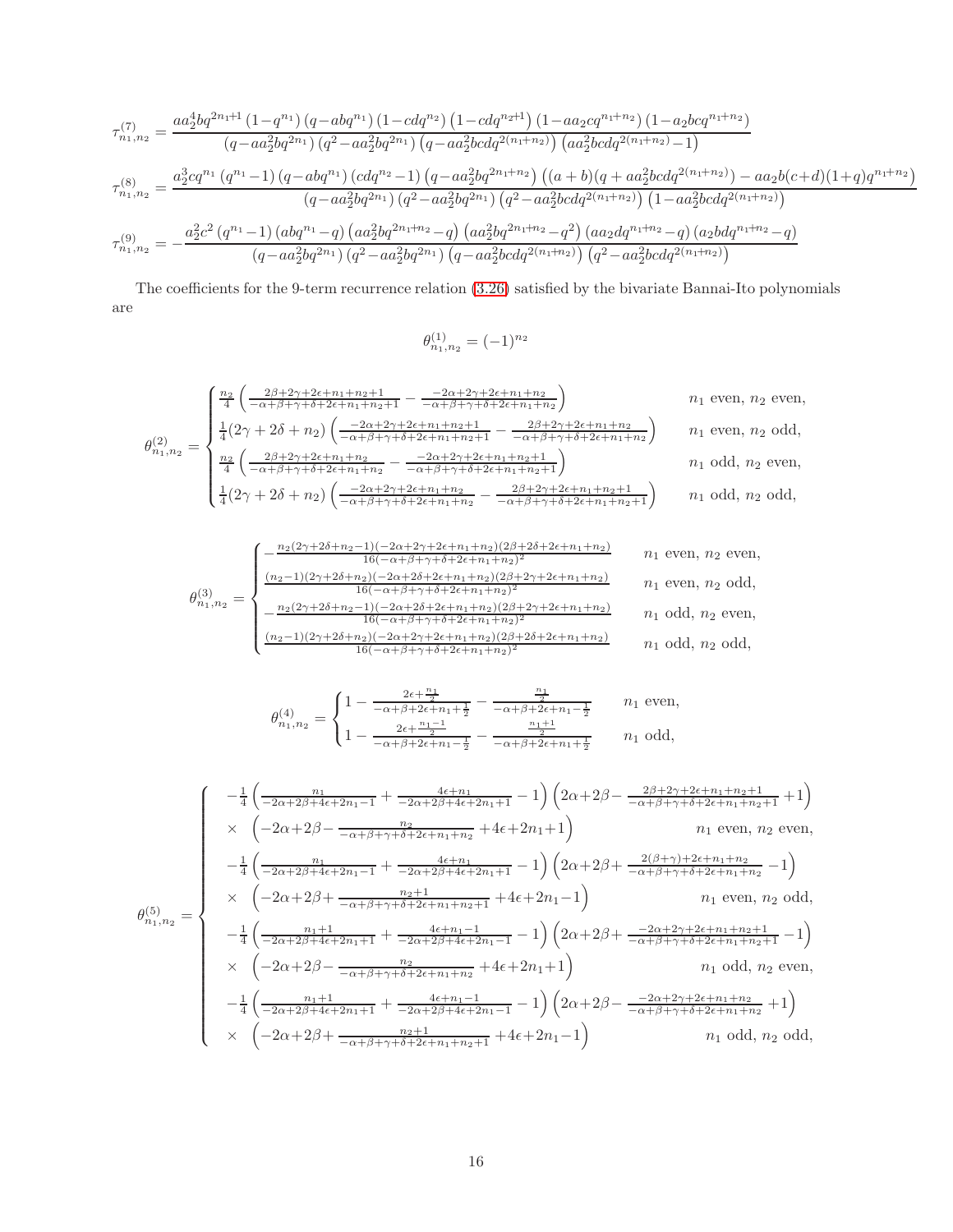$$
\theta_{n_{1},n_{2}}^{(1)} = \begin{cases}\n\frac{n_{2}\left(2\alpha-2\beta+\frac{2n_{1}}{-2\alpha+2\beta+4\epsilon+2n_{1}-1}-1\right)\left(-\alpha+\gamma+\epsilon+\frac{n_{1}+n_{2}}{2}\right)\left(\beta+\delta+\epsilon+\frac{n_{1}+n_{2}}{2}\right)\left(-\alpha+\beta+\gamma+\delta+2\epsilon+n_{1}+\frac{n_{2}}{2}\right)}{2(-2\alpha+2\beta+4\epsilon+2n_{1}+1)\left(-\alpha+\beta+\gamma+\delta+2\epsilon+n_{1}+n_{2}\right)^{2}} & n_{1} \text{ even, } n_{2} \text{ even,} \\
\frac{\left(\gamma+\delta+\frac{n_{2}}{2}\right)\left(2\alpha-2\beta+\frac{2n_{1}}{-2\alpha+2\beta+4\epsilon+2n_{1}-1}-1\right)\left(-\alpha+\beta+2\epsilon+n_{1}+\frac{n_{2}}{2}\right)\left(-\alpha+\delta+\epsilon+\frac{n_{1}+n_{2}}{2}\right)\left(\beta+\gamma+\epsilon+\frac{n_{1}+n_{2}}{2}\right)}{2(-2\alpha+2\beta+4\epsilon+2n_{1}+1)\left(-\alpha+\beta+\gamma+\delta+2\epsilon+n_{1}+n_{2}\right)^{2}} & n_{1} \text{ even, } n_{2} \text{ odd,} \\
\frac{n_{2}\left(2\alpha-2\beta+\frac{8\epsilon+2n_{1}-2}{-2\alpha+2\beta+4\epsilon+2n_{1}-1}-1\right)\left(-\alpha+\delta+\epsilon+\frac{n_{1}+n_{2}}{2}\right)\left(\beta+\gamma+\epsilon+\frac{n_{1}+n_{2}}{2}\right)\left(-\alpha+\beta+\gamma+\delta+2\epsilon+n_{1}+\frac{n_{2}}{2}\right)}{2(-2\alpha+2\beta+4\epsilon+2n_{1}+1)\left(-\alpha+\beta+\gamma+\delta+2\epsilon+n_{1}+n_{2}\right)^{2}} & n_{1} \text{ odd, } n_{2} \text{ even,} \\
\frac{\left(\gamma+\delta+\frac{n_{2}}{2}\right)\left(2\alpha-2\beta+\frac{8\epsilon+2n_{1}-2}{-2\alpha+2\beta+4\epsilon+2n_{1}-1}-1\right)\left(-\alpha+\beta+2\epsilon+n_{1}+\frac{n_{2}}{2}\right)\left(-\alpha+\gamma+\epsilon+\frac{n_{1}+n_{2}}{2}\right)\left(\beta+\delta+\epsilon+\frac{n_{1}+n_{2}}{2
$$

θ (8) <sup>n</sup>1,n<sup>2</sup> = n1 2 (−2α+2β+4ǫ+n1−1)(<sup>−</sup>α+β+2ǫ+n1<sup>+</sup> n2 <sup>2</sup> ) 2α+2β+ <sup>−</sup>2α+2γ+2ǫ+n1+n2+1 <sup>−</sup>α+β+γ+δ+2ǫ+n1+n2+1 <sup>−</sup><sup>1</sup> (−2α+2β+4ǫ+2n1−1)2(−α+β+γ+δ+2ǫ+n1+n2) n<sup>1</sup> even, n<sup>2</sup> odd, (<sup>2</sup>ǫ<sup>+</sup> <sup>n</sup>1−<sup>1</sup> <sup>2</sup> )(2α−2β−n1)(<sup>−</sup>α+β+γ+δ+2ǫ+n1<sup>+</sup> n2 <sup>2</sup> ) 2α+2β+ <sup>−</sup>2α+2γ+2ǫ+n1+n2+1 <sup>−</sup>α+β+γ+δ+2ǫ+n1+n2+1 <sup>−</sup><sup>1</sup> (−2α+2β+4ǫ+2n1−1)2(−α+β+γ+δ+2ǫ+n1+n2) n<sup>1</sup> odd, n<sup>2</sup> even, − (<sup>2</sup>ǫ<sup>+</sup> <sup>n</sup>1−<sup>1</sup> <sup>2</sup> )(2α−2β−n1)(<sup>−</sup>α+β+2ǫ+n1<sup>+</sup> n2 <sup>2</sup> ) 2α+2β− <sup>−</sup>2α+2γ+2ǫ+n1+n<sup>2</sup> <sup>−</sup>α+β+γ+δ+2ǫ+n1+n<sup>2</sup> +1 (−2α+2β+4ǫ+2n1−1)2(−α+β+γ+δ+2ǫ+n1+n2+1) n<sup>1</sup> odd, n<sup>2</sup> odd,

$$
\theta_{n_{1},n_{2}}^{(9)} = \begin{cases}\n\frac{\frac{n_{1}}{2}(-2\alpha+2\beta+4\epsilon+n_{1}-1)(-2\alpha+2\beta+4\epsilon+2n_{1}+n_{2}-1)(-\alpha+\gamma+\epsilon+\frac{n_{1}+n_{2}}{2})(\beta+\delta+\epsilon+\frac{n_{1}+n_{2}}{2})(-\alpha+\beta+\gamma+\delta+2\epsilon+n_{1}+\frac{n_{2}}{2})}{(1)^{n_{2}+1}(-2\alpha+2\beta+4\epsilon+2n_{1}-1)^{2}(-\alpha+\beta+\gamma+\delta+2\epsilon+n_{1}+n_{2})^{2}} & n_{1} \text{ even, } n_{2} \text{ even,} \\
\frac{\frac{n_{1}}{2}(-2\alpha+2\beta+4\epsilon+n_{1}-1)(-2\alpha+2\beta+4\epsilon+2n_{1}+n_{2})(-\alpha+\delta+\epsilon+\frac{n_{1}+n_{2}}{2})(\beta+\gamma+\epsilon+\frac{n_{1}+n_{2}}{2})(-\alpha+\beta+\gamma+\delta+2\epsilon+n_{1}+\frac{n_{2}-1}{2})}{(-1)^{n_{2}+1}(-2\alpha+2\beta+4\epsilon+2n_{1}-1)^{2}(-\alpha+\beta+\gamma+\delta+2\epsilon+n_{1}+n_{2})^{2}} & n_{1} \text{ even, } n_{2} \text{ odd,} \\
\frac{(2\epsilon+\frac{n_{1}-1}{2})(-2\alpha+2\beta+n_{1})(-2\alpha+2\beta+4\epsilon+2n_{1}+n_{2}-1)(-\alpha+\delta+\epsilon+\frac{n_{1}+n_{2}}{2})(\beta+\gamma+\epsilon+\frac{n_{1}+n_{2}}{2})(-\alpha+\beta+\gamma+\delta+2\epsilon+n_{1}+\frac{n_{2}}{2})}{(1)^{n_{2}+1}(-2\alpha+2\beta+4\epsilon+2n_{1}-1)^{2}(-\alpha+\beta+\gamma+\delta+2\epsilon+n_{1}+n_{2})^{2}} & n_{1} \text{ odd, } n_{2} \text{ even,} \\
\frac{(2\epsilon+\frac{n_{1}-1}{2})(-2\alpha+2\beta+n_{1})(-2\alpha+2\beta+4\epsilon+2n_{1}+n_{2})(-\alpha+\gamma+\epsilon+\frac{n_{1}+n_{2}}{2})(\beta+\delta+\epsilon+\frac{n_{1}+n_{2}}{2})(-\alpha+\beta+\gamma+\delta+2\epsilon+n_{1}+\frac{n_{2}-1}{2})}{(1)^{n_{2}+1}(-2\alpha+2\beta
$$

## <span id="page-16-0"></span>References

- <span id="page-16-1"></span>[1] E. Bannai, T. Ito, Algebraic combinatorics, Benjamin/Cummings Menlo Park, 1984.
- [2] S. Tsujimoto, L. Vinet, A. Zhedanov, Dunkl shift operators and bannai–ito polynomials, Advances in Mathematics 229 (4) (2012) 2123–2158.
- <span id="page-16-2"></span>[3] V. Genest, L. Vinet, A. Zhedanov, The non-symmetric wilson polynomials are the bannai–ito polynomials, Proceedings of the American Mathematical Society 144 (12) (2016) 5217–5226.
- <span id="page-16-3"></span>[4] V. Genest, L. Vinet, A. Zhedanov, The Bannai-Ito polynomials as Racah coefficients of the sl<sup>−</sup>1(2) algebra, Proceedings of the American Mathematical Society 142 (5) (2014) 1545–1560.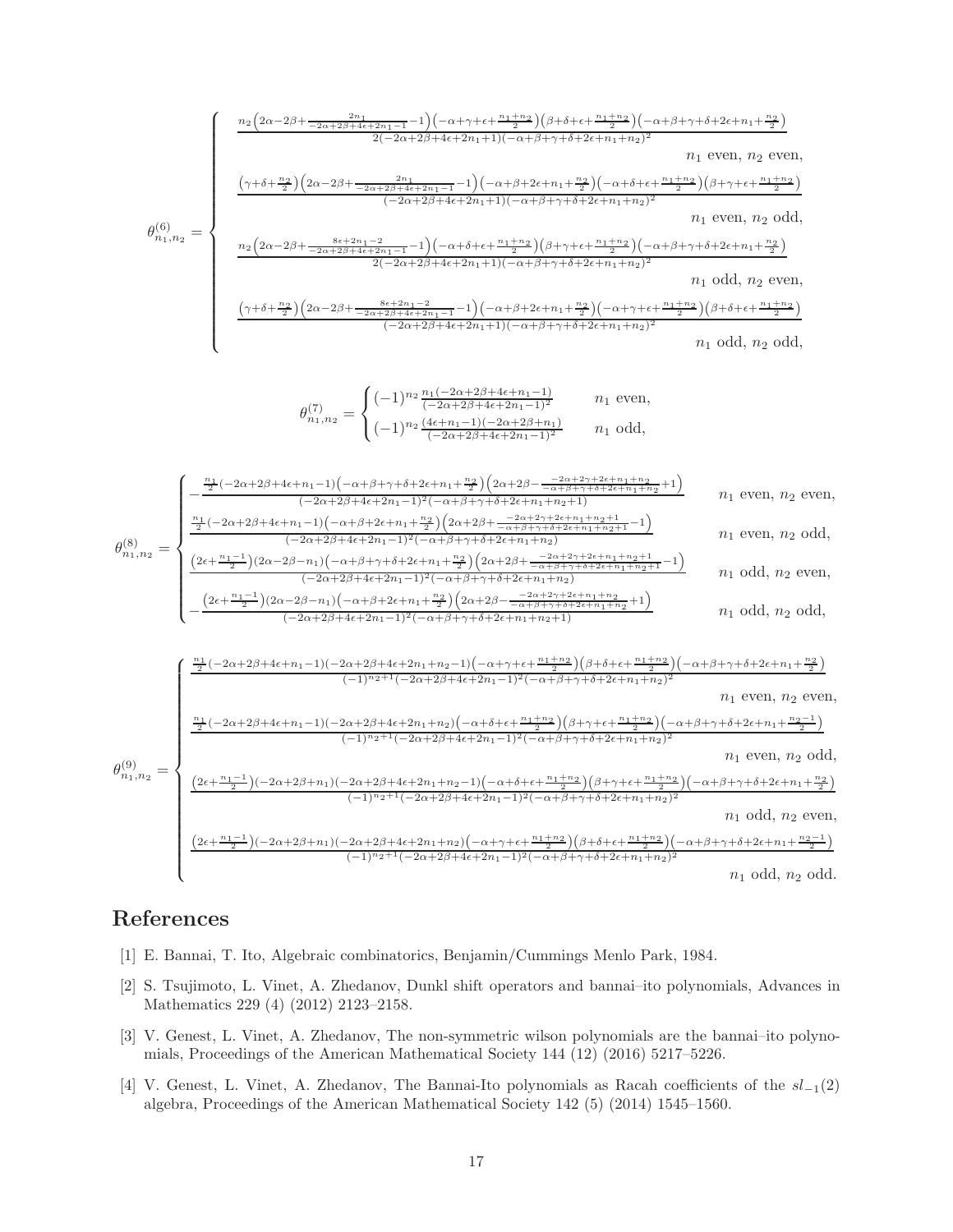- <span id="page-17-0"></span>[5] V. X. Genest, L. Vinet, A. Zhedanov, A Laplace-Dunkl equation on  $S^2$  and the Bannai-Ito algebra, Communications in Mathematical Physics 336 (1) (2015) 243–259.
- <span id="page-17-2"></span><span id="page-17-1"></span>[6] H. De Bie, V. X. Genest, L. Vinet, A Dirac-Dunkl equation on  $S^2$  and the Bannai-Ito algebra, Communications in Mathematical Physics 344 (2) (2016) 447–464.
- <span id="page-17-3"></span>[7] V. X. Genest, L. Vinet, A. Zhedanov, The bannai–ito algebra and a superintegrable system with reflections on the two-sphere, Journal of Physics A: Mathematical and Theoretical 47 (20) (2014) 205202.
- <span id="page-17-4"></span>[8] L. Vinet, A. Zhedanov, A missing family of classical orthogonal polynomials, Journal of Physics A: Mathematical and Theoretical 44 (8) (2011) 085201.
- [9] L. Vinet, A. Zhedanov, A limit  $q = -1$  for the big q-Jacobi polynomials, Transactions of the American Mathematical Society 364 (10) (2012) 5491–5507.
- <span id="page-17-6"></span><span id="page-17-5"></span>[10] L. Vinet, A. Zhedanov, et al., A bochner theorem for dunkl polynomials, SIGMA. Symmetry, Integrability and Geometry: Methods and Applications 7 (2011) 020.
- <span id="page-17-7"></span>[11] S. Tsujimoto, L. Vinet, A. Zhedanov, Dual -1 hahn polynomials:classical polynomials beyond the leonard duality, Proceedings of the American Mathematical Society 141 (3) (2013) 959–970.
- <span id="page-17-8"></span>[12] V. X. Genest, L. Vinet, A. Zhedanov, et al., Bispectrality of the complementary bannai-ito polynomials, SIGMA. Symmetry, Integrability and Geometry: Methods and Applications 9 (2013) 018.
- [13] V. X. Genest, L. Vinet, A. S. Zhedanov, A continuous limit of the complementary bannai–ito polynomials: Chihara polynomials, Symmetry, Integrability and Geometry: Methods and Applications 10 (0) (2014) 38–18.
- <span id="page-17-10"></span><span id="page-17-9"></span>[14] C. F. Dunkl, Y. Xu, Orthogonal polynomials of several variables, no. 155, Cambridge University Press, 2014.
- [15] L. Fernández, F. Marcellán, T. E. Pérez, M. A. Pinar, Recent trends on two variable orthogonal polynomials, in: Differential algebra, complex analysis and orthogonal polynomials, Vol. 509, The American Mathematical Society Providence, RI, 2010, pp. 59–86.
- <span id="page-17-11"></span>[16] I. G. Macdonald, et al., Affine Hecke algebras and orthogonal polynomials, Vol. 157, Cambridge University Press, 2003.
- <span id="page-17-12"></span>[17] M. Tratnik, Some multivariable orthogonal polynomials of the askey tableau-discrete families, Journal of mathematical physics 32 (9) (1991) 2337–2342.
- <span id="page-17-13"></span>[18] M. Tratnik, Some multivariable orthogonal polynomials of the askey tableau-continuous families, Journal of mathematical physics 32 (8) (1991) 2065–2073.
- <span id="page-17-14"></span>[19] J. S. Geronimo, P. Iliev, Bispectrality of multivariable racah–wilson polynomials, Constructive Approximation 31 (3) (2010) 417–457.
- <span id="page-17-15"></span>[20] P. Iliev, Bispectral commuting difference operators for multivariable askey-wilson polynomials, Transactions of the American Mathematical Society 363 (3) (2011) 1577–1598.
- <span id="page-17-16"></span>[21] G. Gasper, M. Rahman, Some systems of multivariable orthogonal q-racah polynomials, The Ramanujan Journal 13 (1-3) (2007) 389–405.
- <span id="page-17-17"></span>[22] G. Gasper, M. Rahman, Some systems of multivariable orthogonal askey-wilson polynomials, in: Theory and applications of special functions, Springer, 2005, pp. 209–219.
- <span id="page-17-18"></span>[23] J.-M. Lemay, L. Vinet, A. Zhedanov, The para-racah polynomials, Journal of Mathematical Analysis and Applications 438 (2) (2016) 565–577.
- <span id="page-17-19"></span>[24] J.-M. Lemay, L. Vinet, A. Zhedanov, A q-generalization of the para-racah polynomials, Journal of Mathematical Analysis and Applications 462 (1) (2018) 323–336.